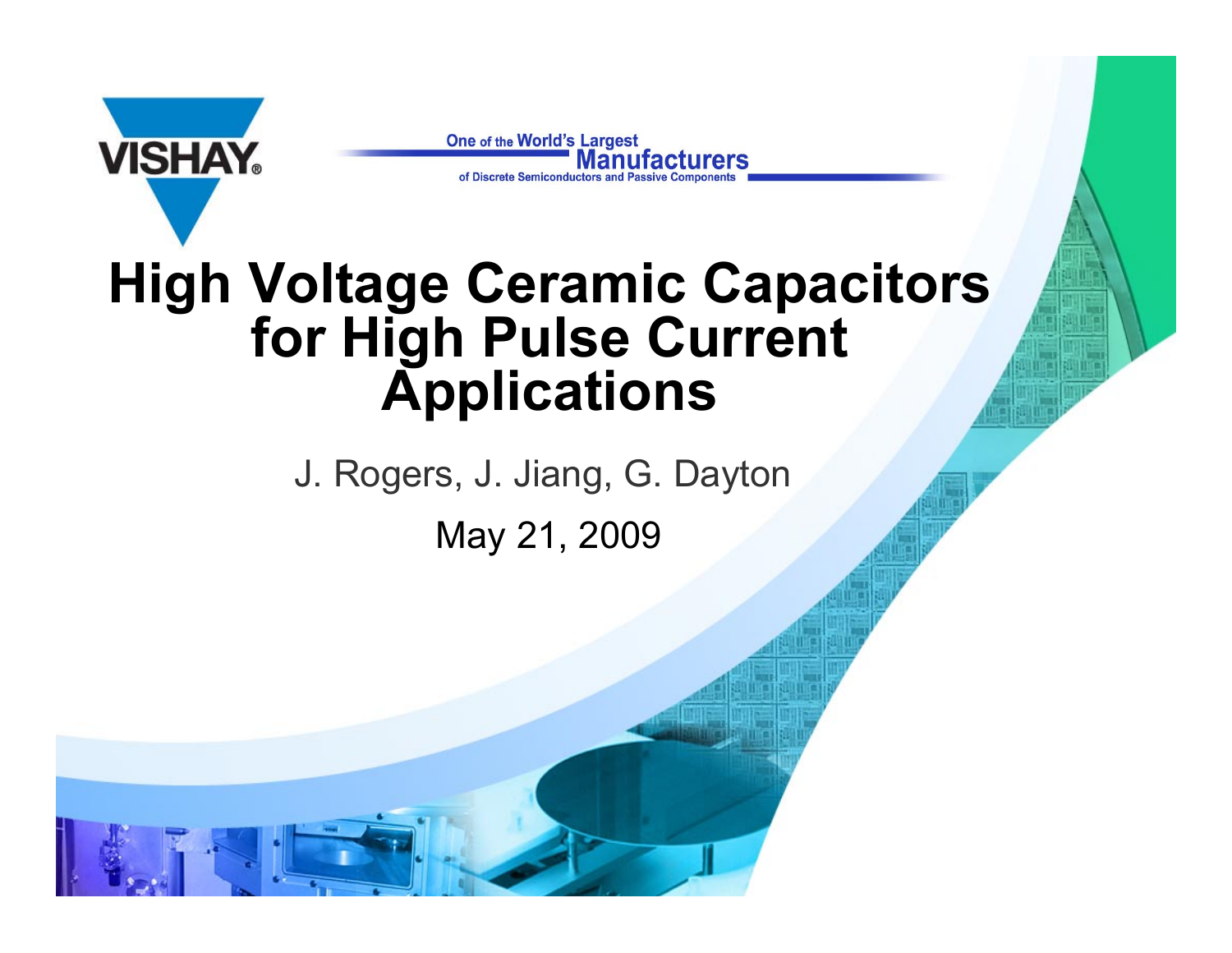

### **Control Discharge Capacitor (CDC) Development**

- **Vishay developed a new X7R (X5P) dielectric system having a Low Coefficient of Electrostriction (Low Q E).**
- The Low Q<sub>E</sub> material has less mechanical strain when **an electric field is applied.**
- **This new material is incorporated in MLCCs for high voltage and high pulse current applications.**
- **The CDC was developed specifically for Electronic Fuze applications.**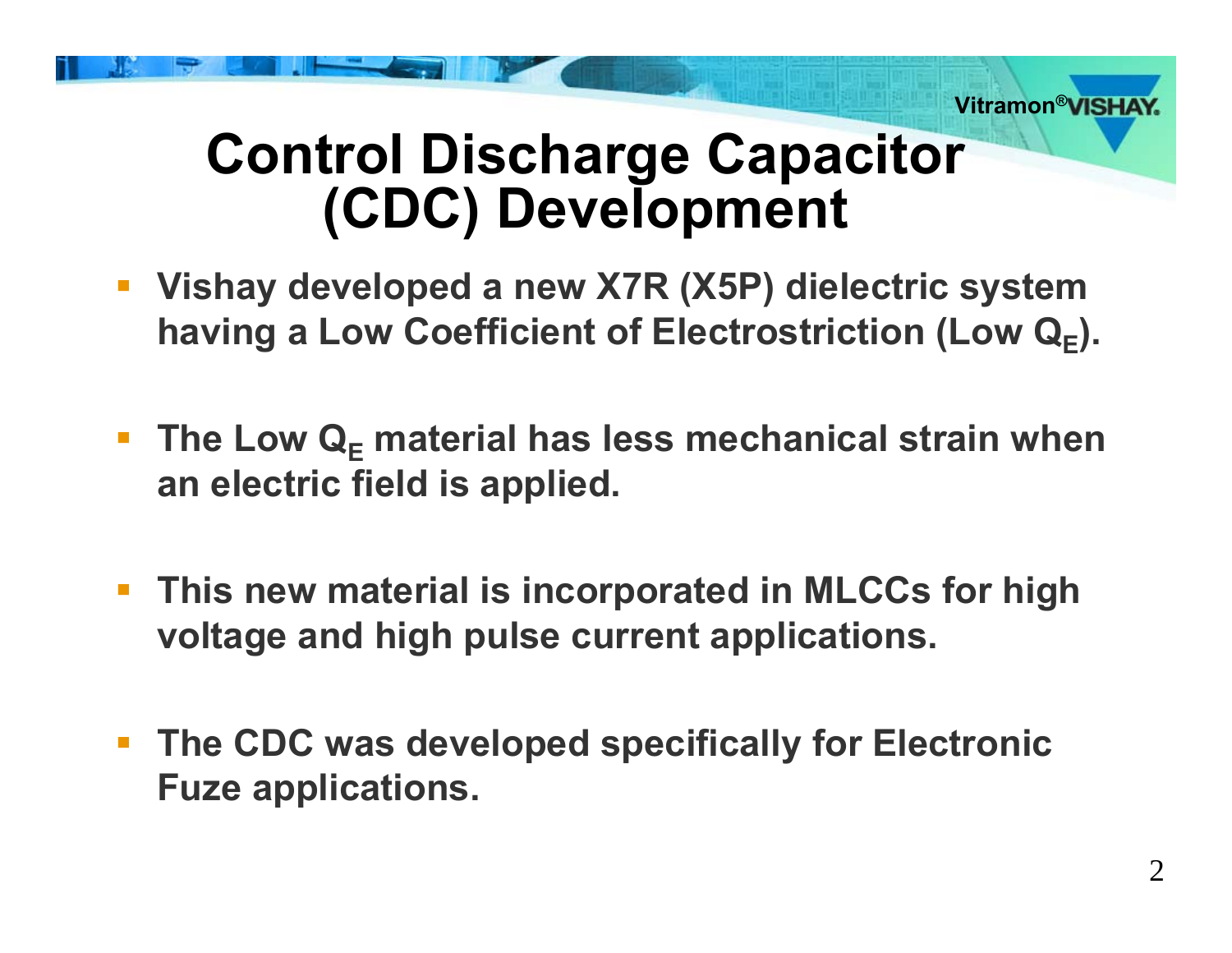# **Overview**

- **CDC properties**
- **Comparison of Electrical Characteristics**
	- Voltage Breakdown Levels (VBD)
	- Temperature Coefficient of Capacitance (TCC)
	- Voltage Coefficient of Capacitance (VCC)
- $\mathcal{L}_{\mathcal{A}}$ **Pulse Discharge Current of Experimental CDCs**
- $\mathcal{L}_{\mathcal{A}}$  **Fireset Ringdown Measurements at (-40, 25, 75) Celsius**
- **Conclusions**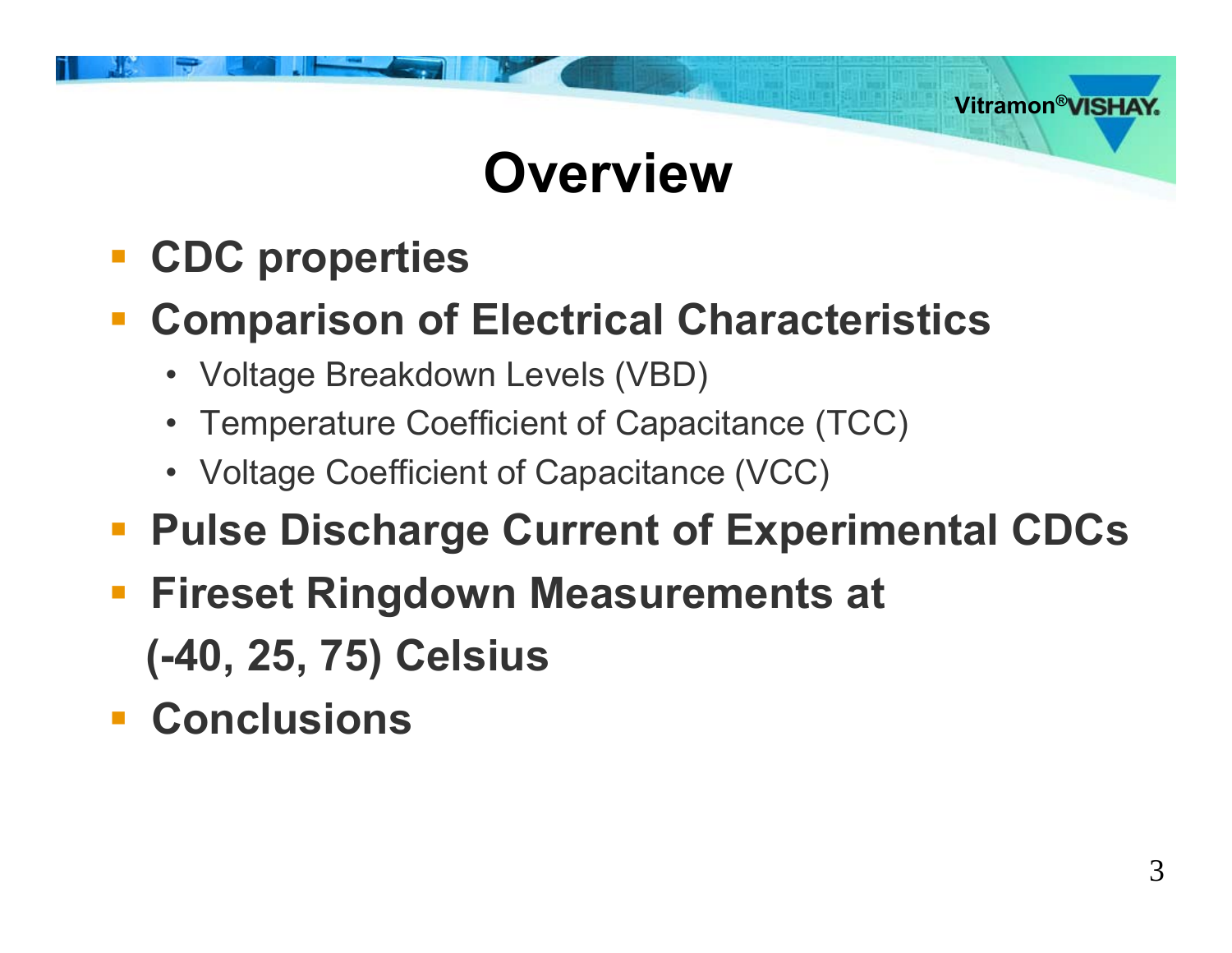

# **Controlled Discharge Capacitor**

#### **CDC - 3640, 180nF, 1500Vr**

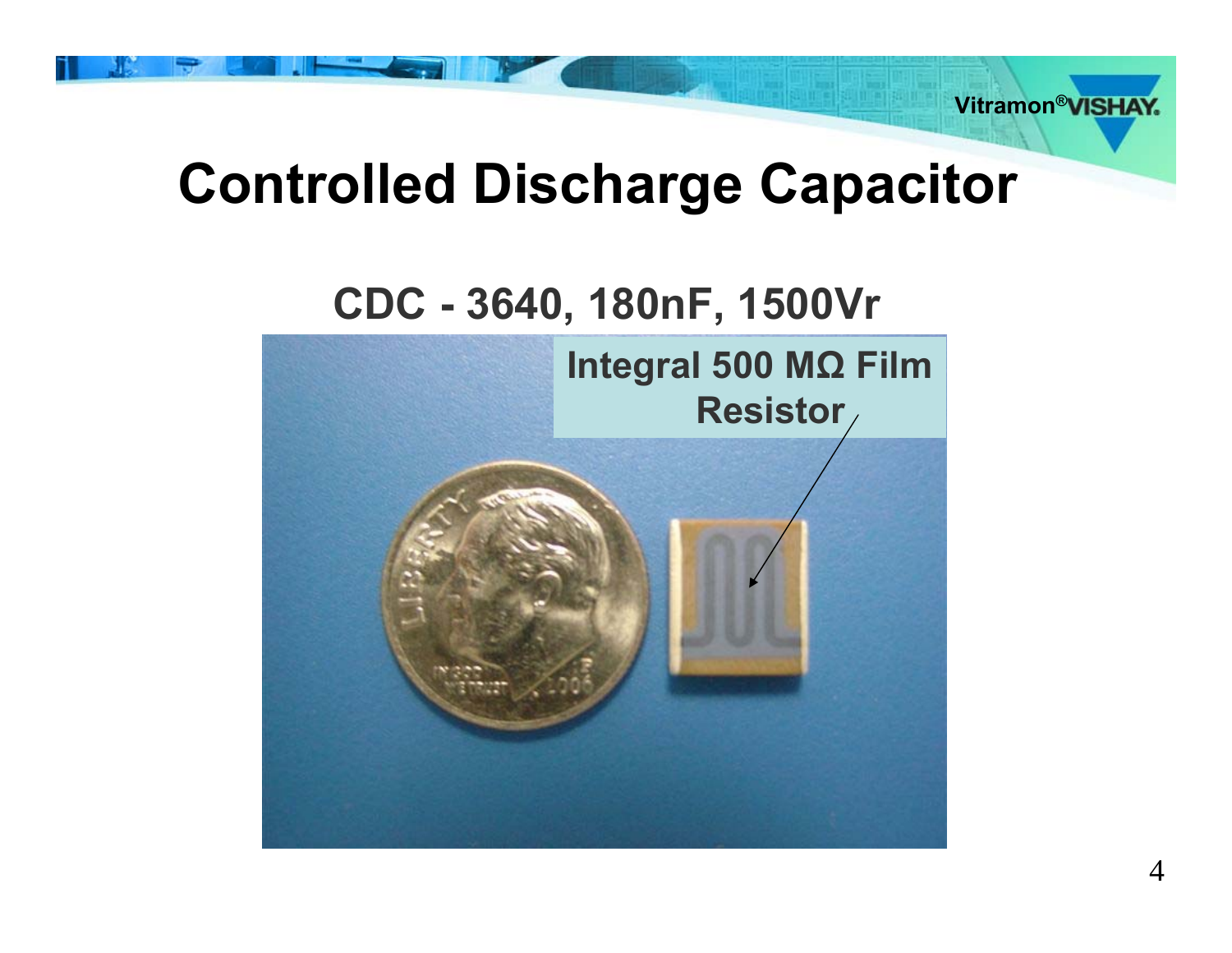

#### **CDC Discharge Time**

- **The discharge voltage vs. time curve of a CDC is compared to that of a regular high voltage capacitor.**
- **The capacitor with no parallel resistor maintained 95% of the initial charge voltage 800 seconds after the bias is removed.**
- **The CDC safely discharges below the firing threshold and closely follows a typical RC discharge function Vc = Vo\* ε-t/rc**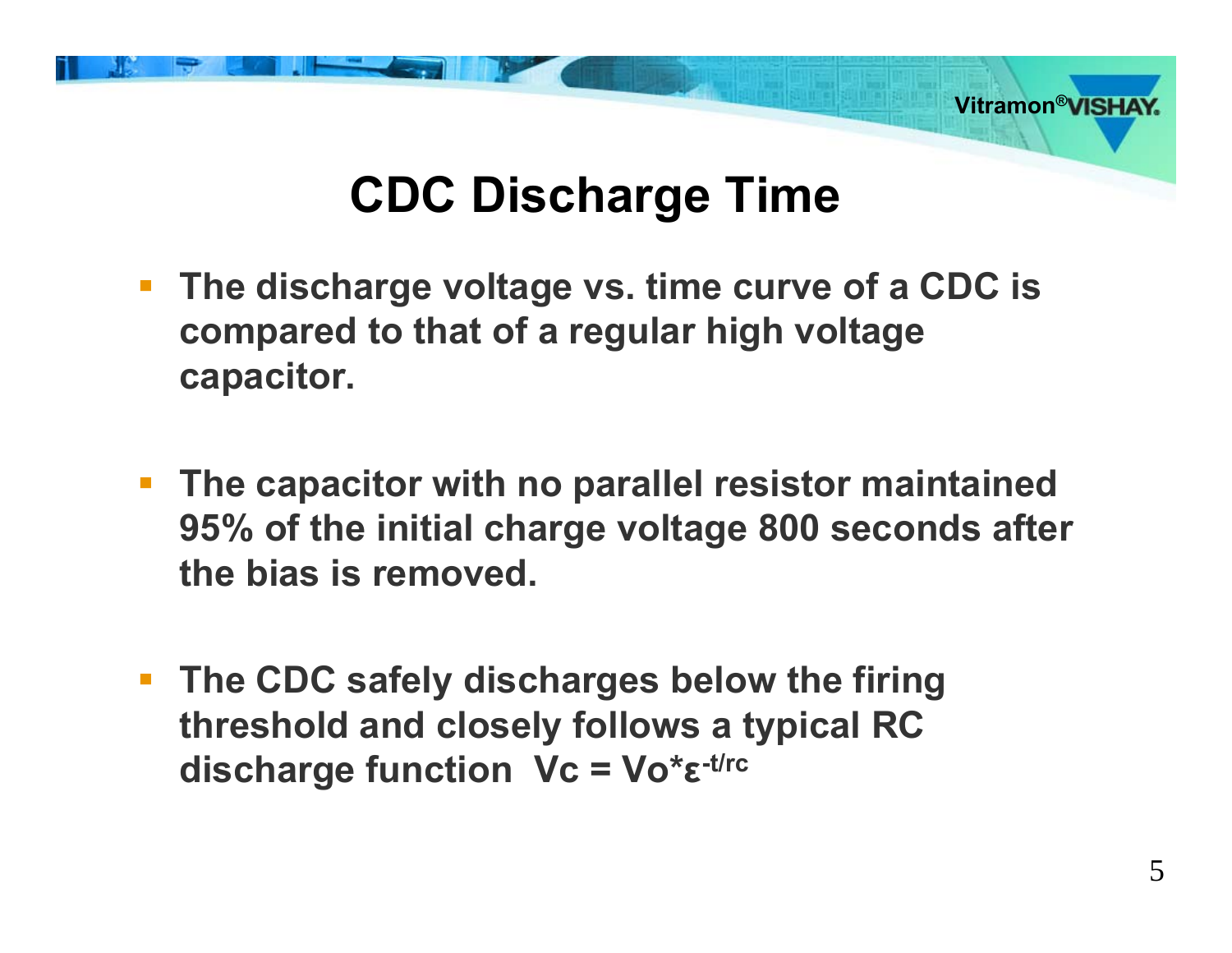

#### **Self Discharge Curve CDC: 4044, 330nF, 1500V**

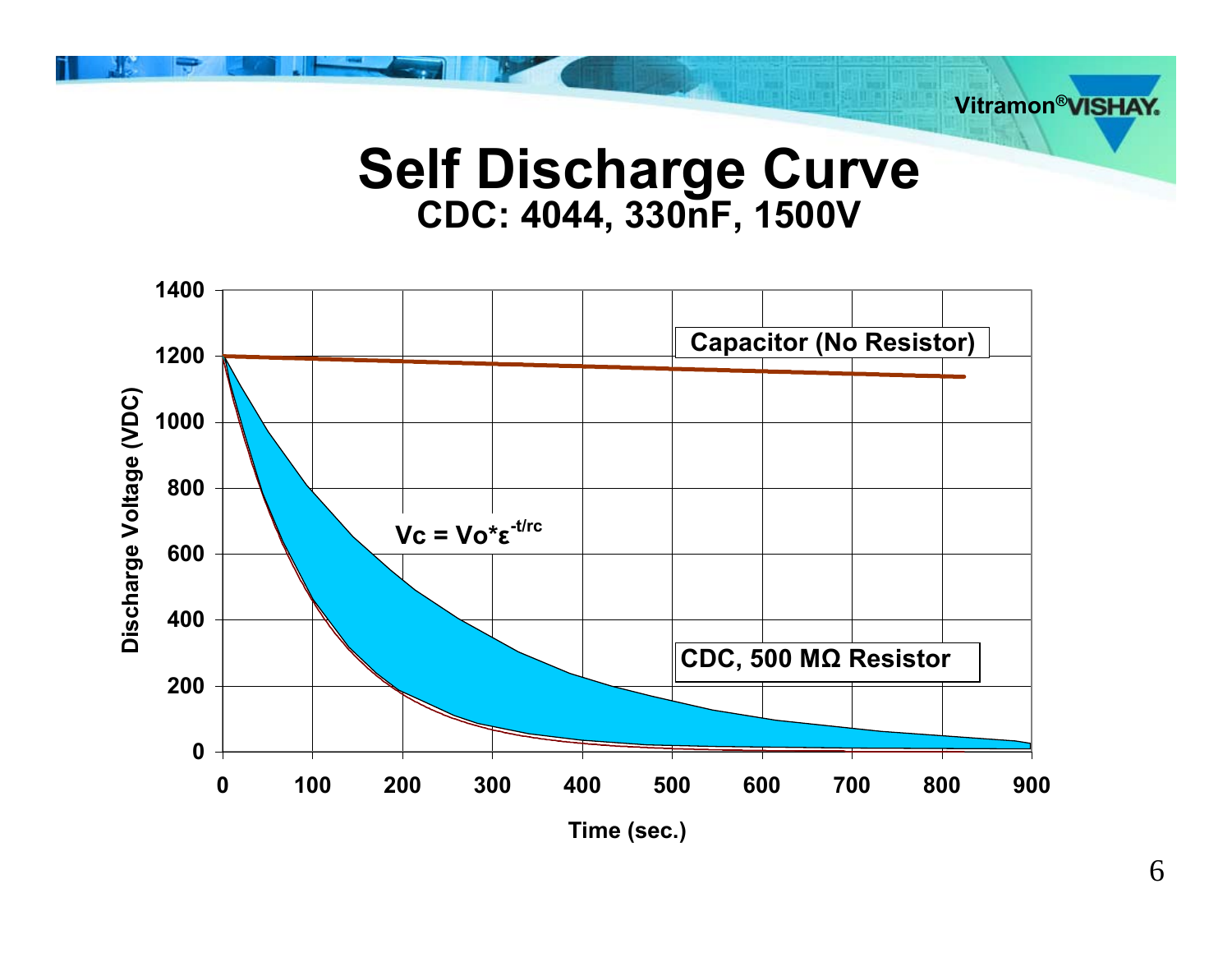

### **CDC Dimensions**

| <b>CDC DIMENSIONS</b> inches [millimeters] |                    |                    |                                        |  |  |
|--------------------------------------------|--------------------|--------------------|----------------------------------------|--|--|
| <b>P/N CASE</b><br><b>CODE</b>             | <b>LENGTH</b>      | <b>WIDTH</b>       | <b>MAXIMUM</b><br><b>THICKNESS (T)</b> |  |  |
| VJ3640                                     | $0.360 \pm 0.015$  | $0.400 \pm 0.015$  | $0.086$ [ 2.18]                        |  |  |
|                                            | $[9.14 \pm 0.38]$  | $[10.20 \pm 0.38]$ |                                        |  |  |
| VJ4044                                     | $0.400 \pm 0.015$  | $0.440 \pm 0.015$  |                                        |  |  |
|                                            | $[10.16 \pm 0.38]$ | $[11.17 \pm 0.38]$ | $0.120$ [ 3.05]                        |  |  |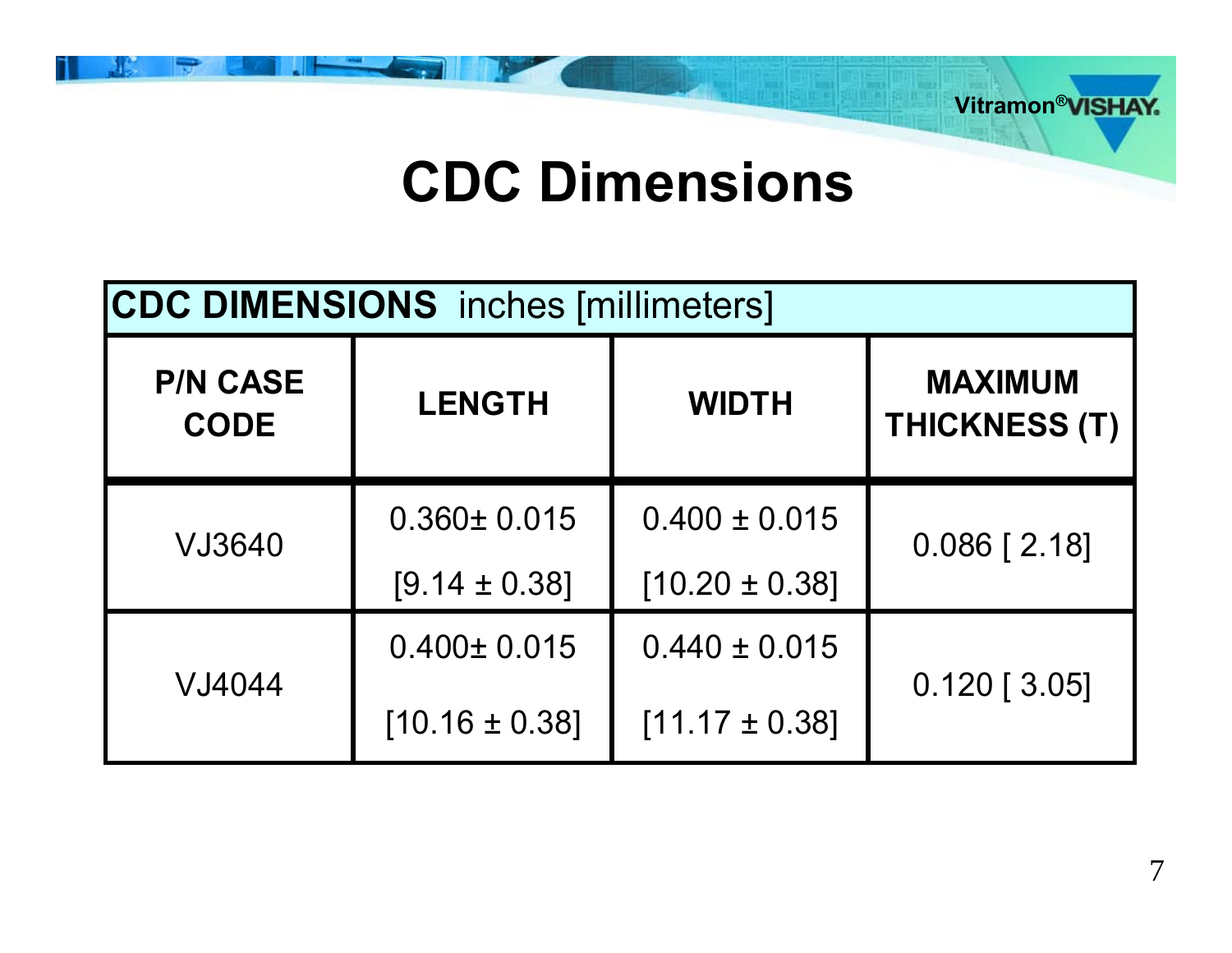

### **Comparison of Electrical Characteristics**

- **Three experimental CDC capacitor designs**
- **Testing:**
	- **Voltage breakdown,**
	- **Temperature coefficient**
	- **Voltage coefficient**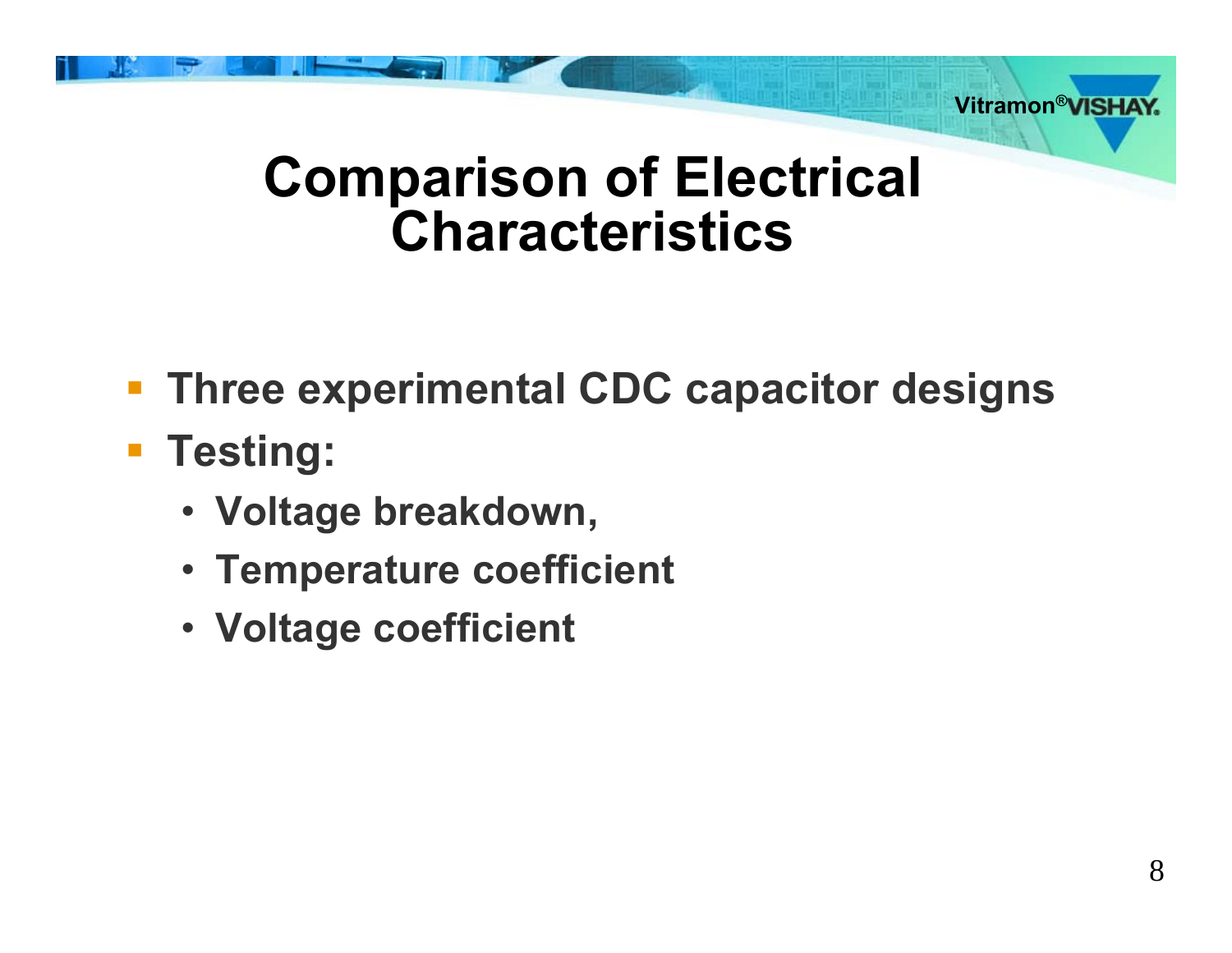

## **Experimental Capacitors**

| <b>Case Size</b>                  | 4044                          | 3640                          | 3640                |
|-----------------------------------|-------------------------------|-------------------------------|---------------------|
| <b>Dielectric</b>                 | Low $\mathbf{Q}_{\mathsf{F}}$ | Low $\mathbf{Q}_{\mathsf{F}}$ | <b>Standard X7R</b> |
| <b>Capacitance</b>                | 330 nF                        | 180 nF                        | 270 nF              |
| <b>DC Rated</b><br><b>Voltage</b> | 1500                          | 1500                          | 1500                |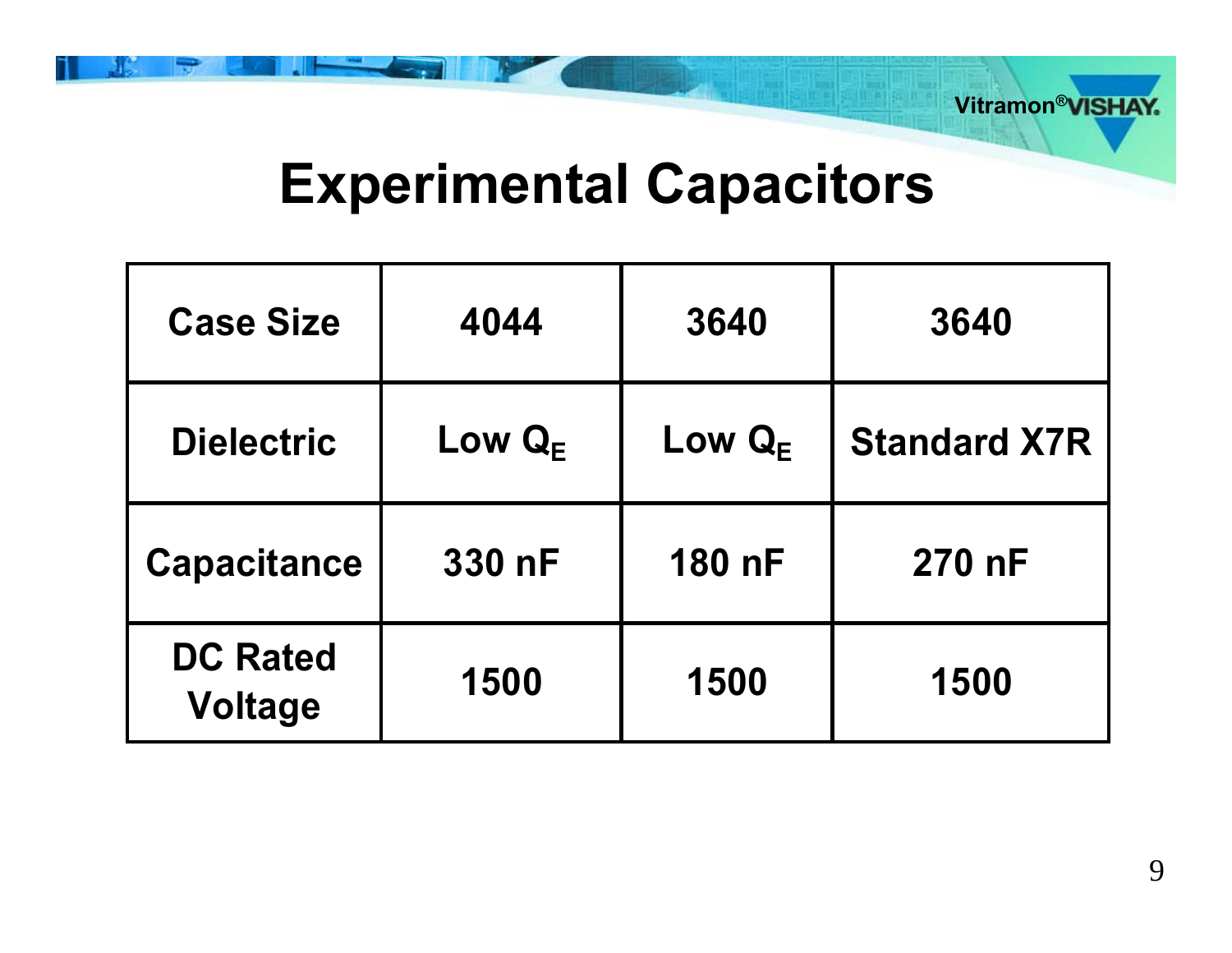

# **Voltage Breakdown Levels**

- **Three 1500V rated CDC designs are subjected to voltage breakdown analysis.**
- **50 samples of each design tested to failure by applying a uniform voltage ramp at a rate of 500 VDC/sec (EIA-198-2-E. Method 103)**
- **E** Capacitors using low Q<sub>E</sub> dielectric averaged **600V higher VBD – a 33% improvement over the standard dielectric.**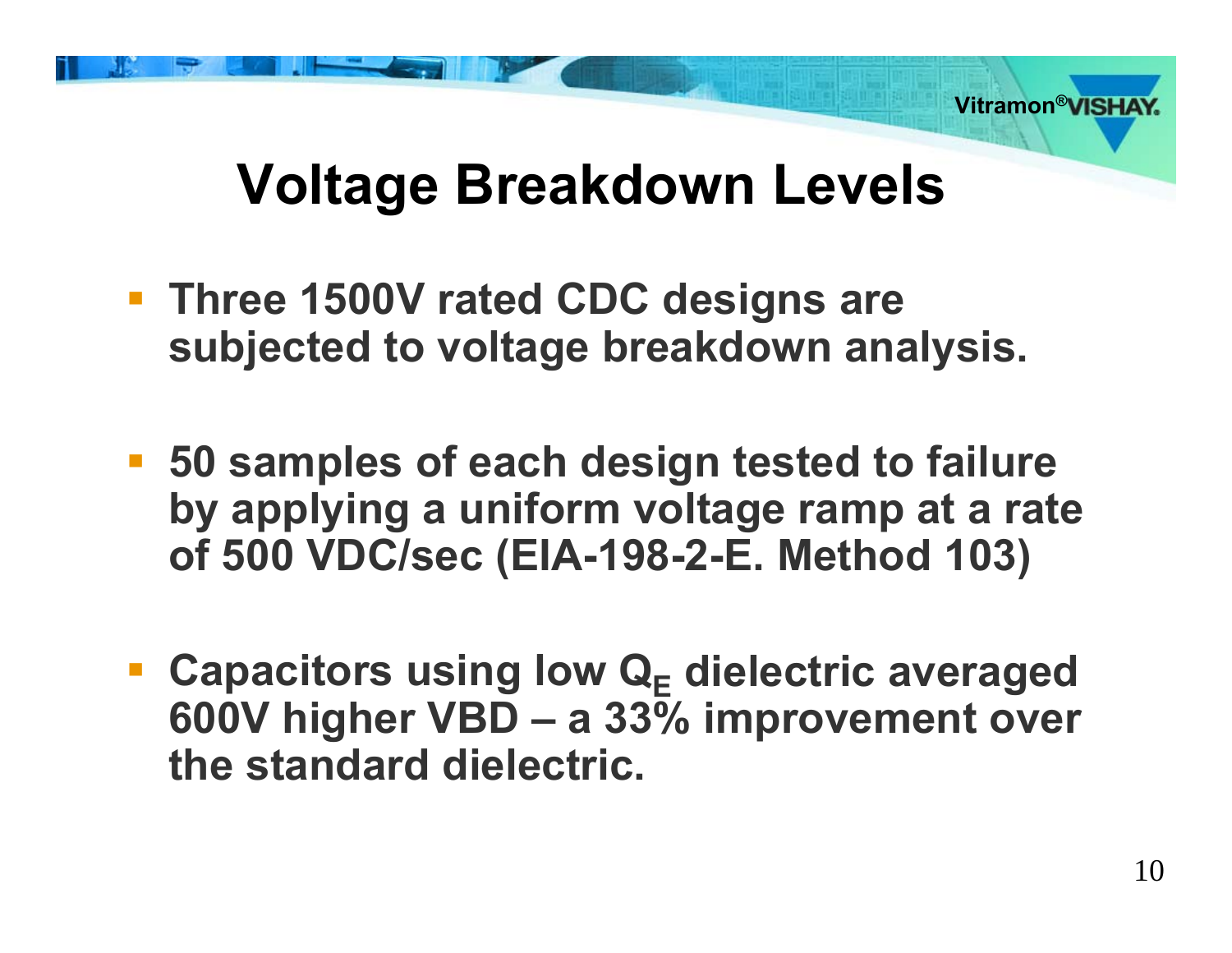

#### **Voltage Breakdown Levels of Experimental Capacitors**

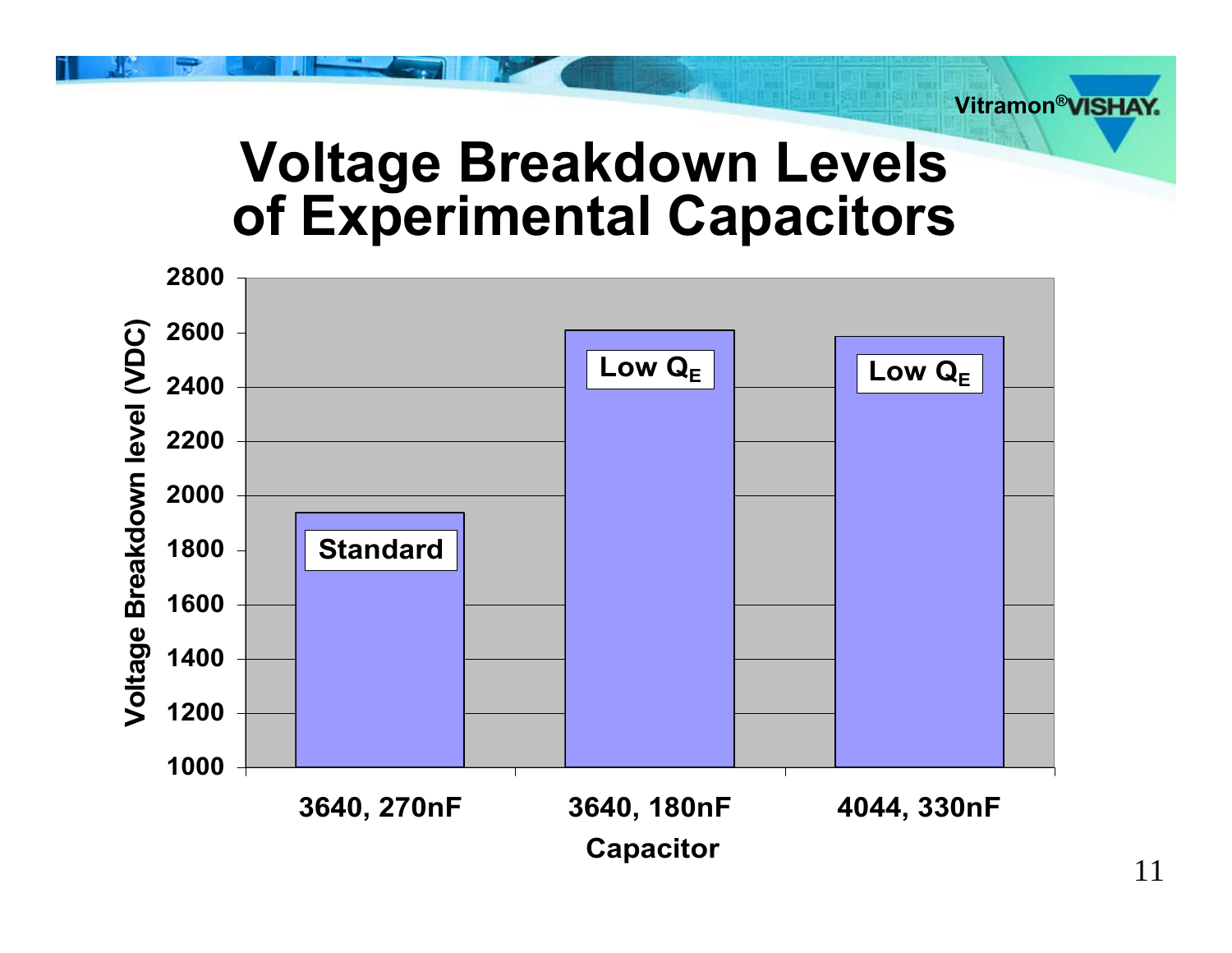

#### **Voltage and Temperature Coefficient of Capacitance**

- $\mathbb{R}^3$ **EIA Class II dielectrics utilize ferroelectric materials.**
- **Capacitors made with these dielectrics will undergo a capacitance delta when either a bias voltage is applied or ambient temperature conditions change.**
- **E** Capacitors made with the low Q<sub>E</sub> dielectric retain **more capacitance when subject to voltage and temperature compared to standard X7R capacitors.**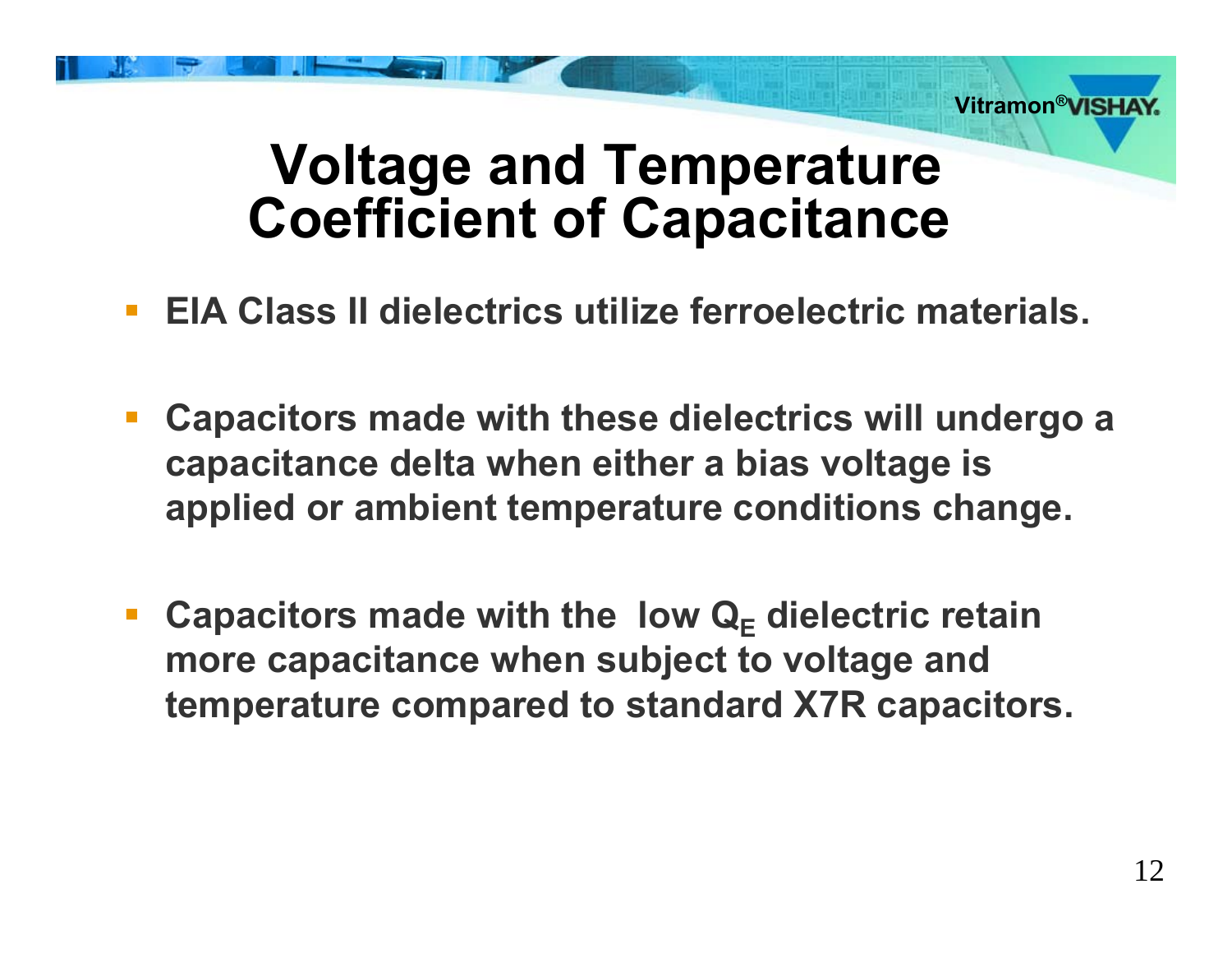

### **Temperature Coefficient of Capacitance**

- **E** Low Q<sub>E</sub> dielectric has improved capacitance **stability across the operating temperature range and meets X5P TC Code.**
- **X5P Code: Capacitance delta will not exceed ± 10% within a -55 to 85 °C operating temperature.**
- $\mathcal{L}_{\mathcal{A}}$ **EXECUTE: Below 25 °C the capacitance delta of Low**  $\mathbf{Q}_{\mathsf{E}}$ **dielectric is positive, affording more energy at the fireset's bias voltage.**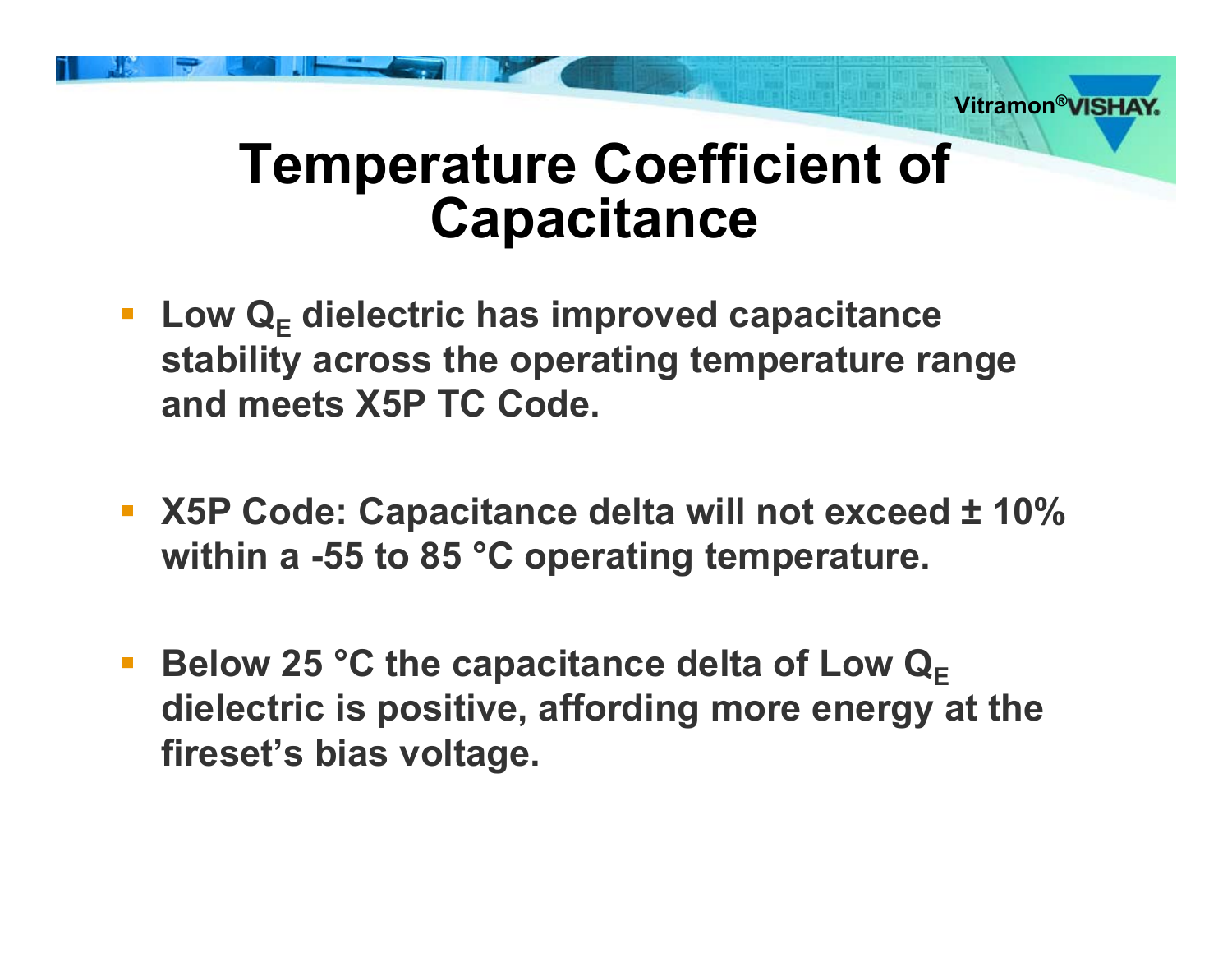

#### **Temperature Coefficient of Capacitance**

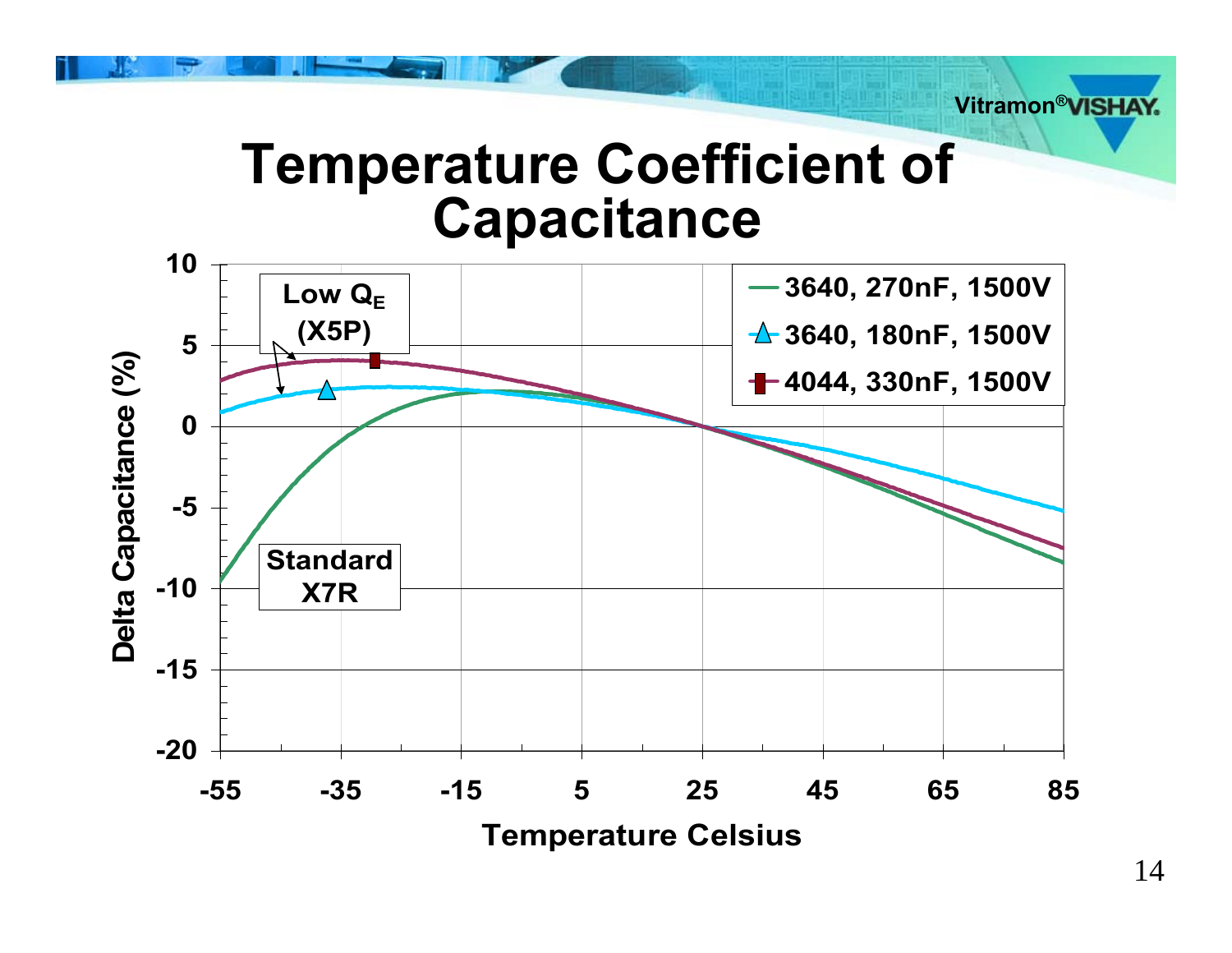

# **Voltage Coefficient of Capacitance**

- **Because of the improved dependence of K on voltage, the low Q E dielectric exhibits decreased capacitance loss at the use voltage.**
- **At a bias of 1200 VDC capacitors using low Q E dielectric material have 15% improved capacitance retention over standard dielectric.**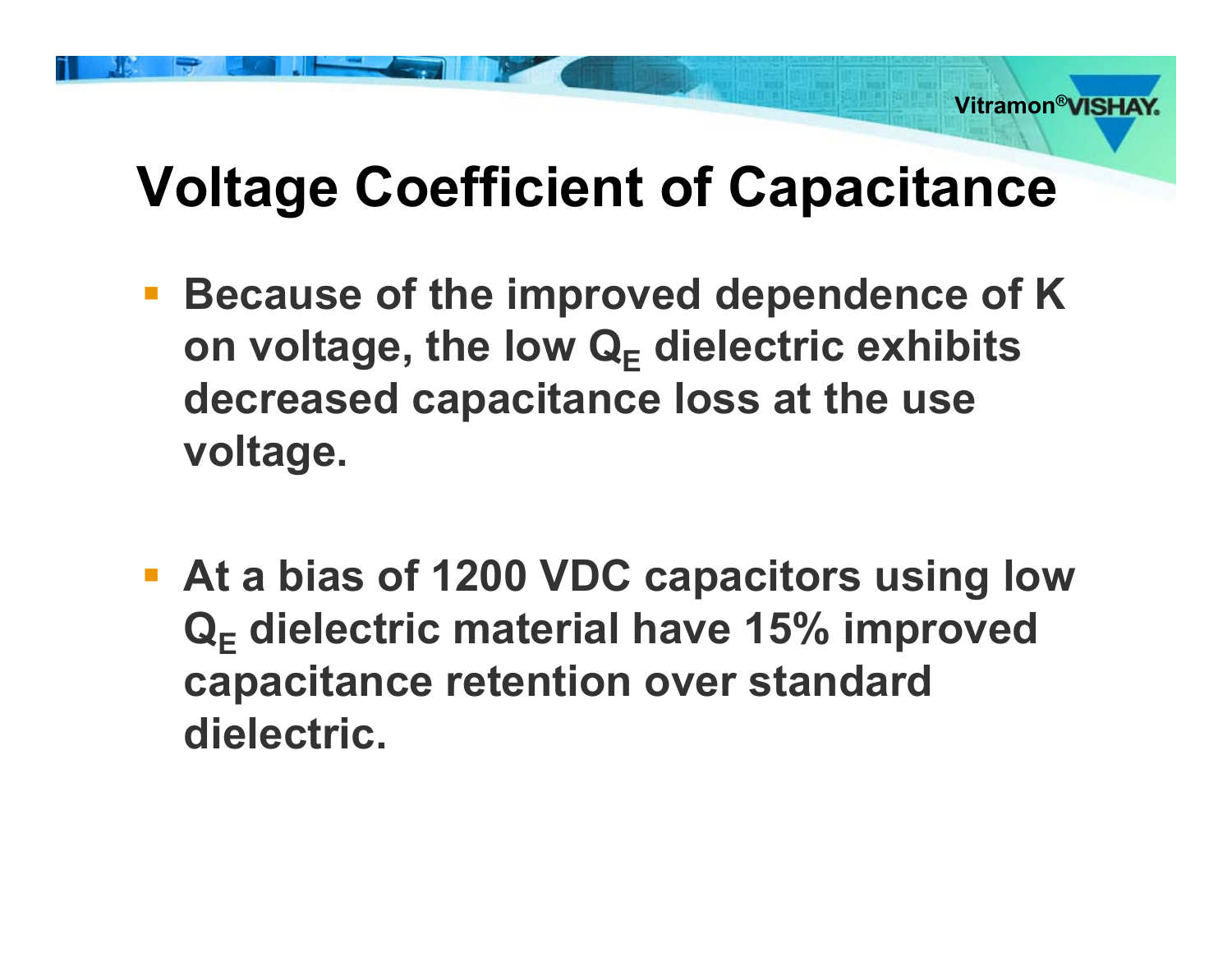**Voltage Coefficient of Capacitance Ambient test conditions (T = 25 °C)**

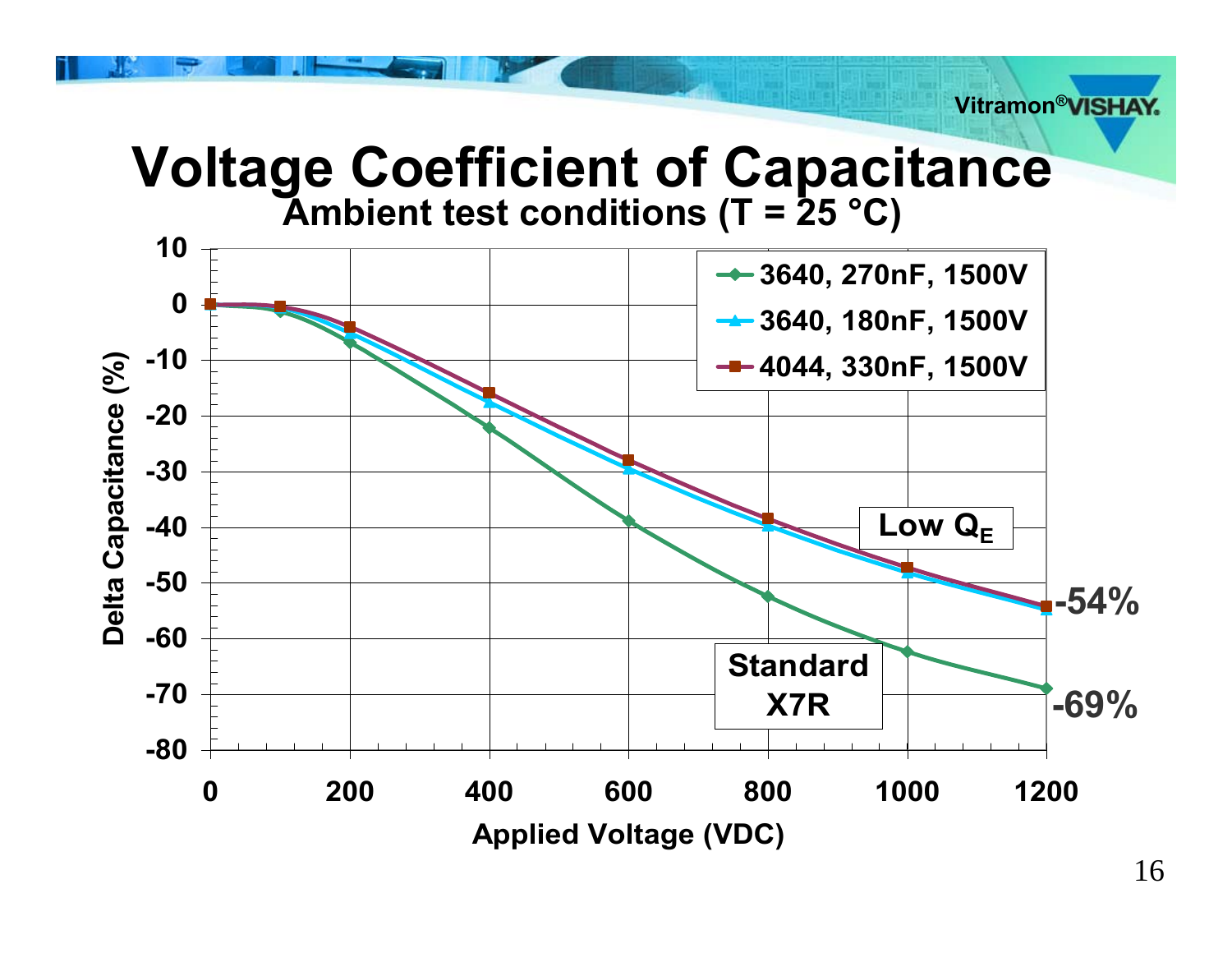

# **Pulse Discharge Current**

- **To obtain the pulse discharge currents of the experimental capacitors a capacitor discharge unit is constructed per Figure A-1 of MIL-DTL-23659E.**
- **The experimental capacitors are charged to DC voltage levels and then discharged through a low inductance loop and a 0.25 Ω current viewing resistor.**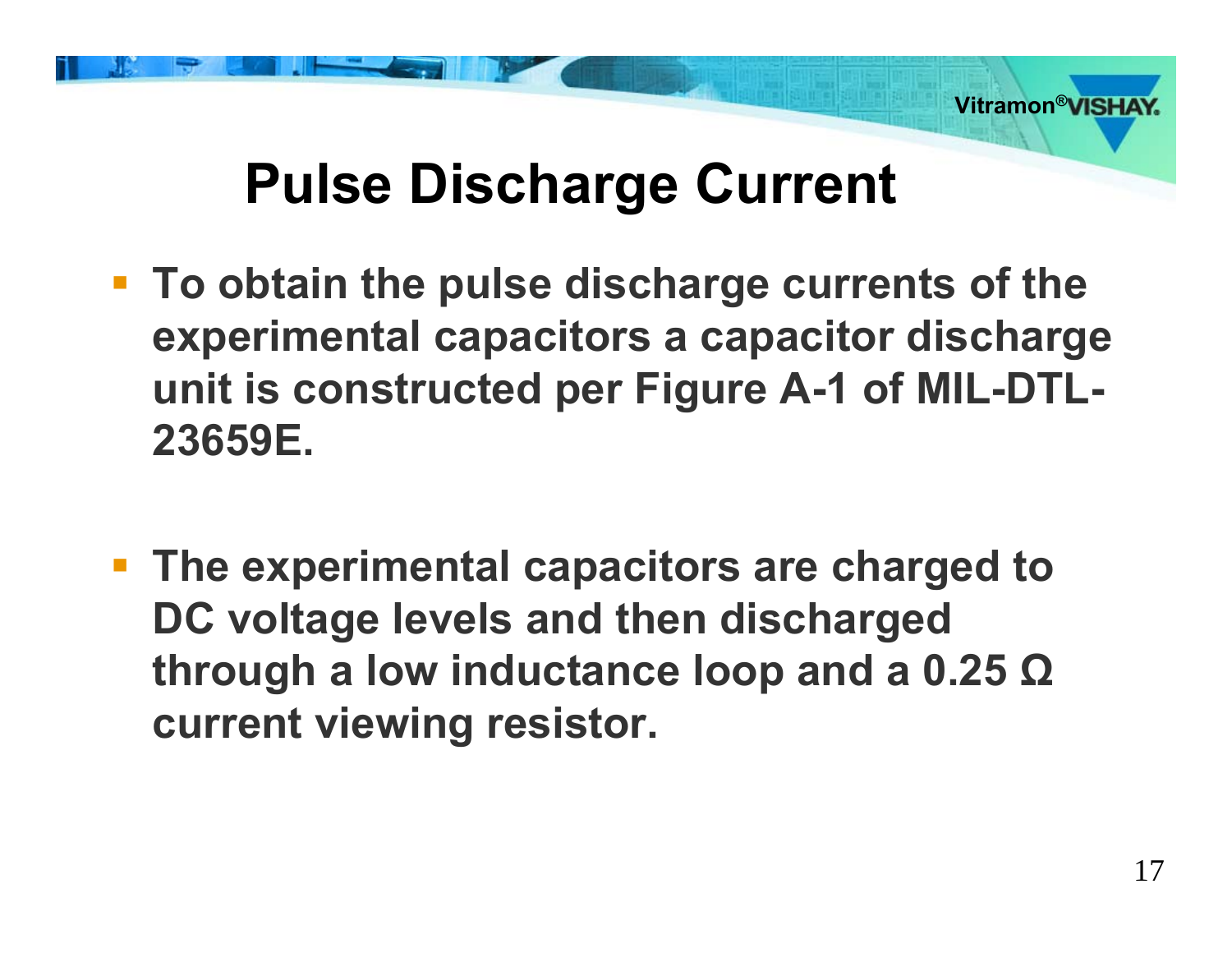

# **Capacitor Discharge Unit**



#### **Per Figure A-1 of MIL-DTL-23659E**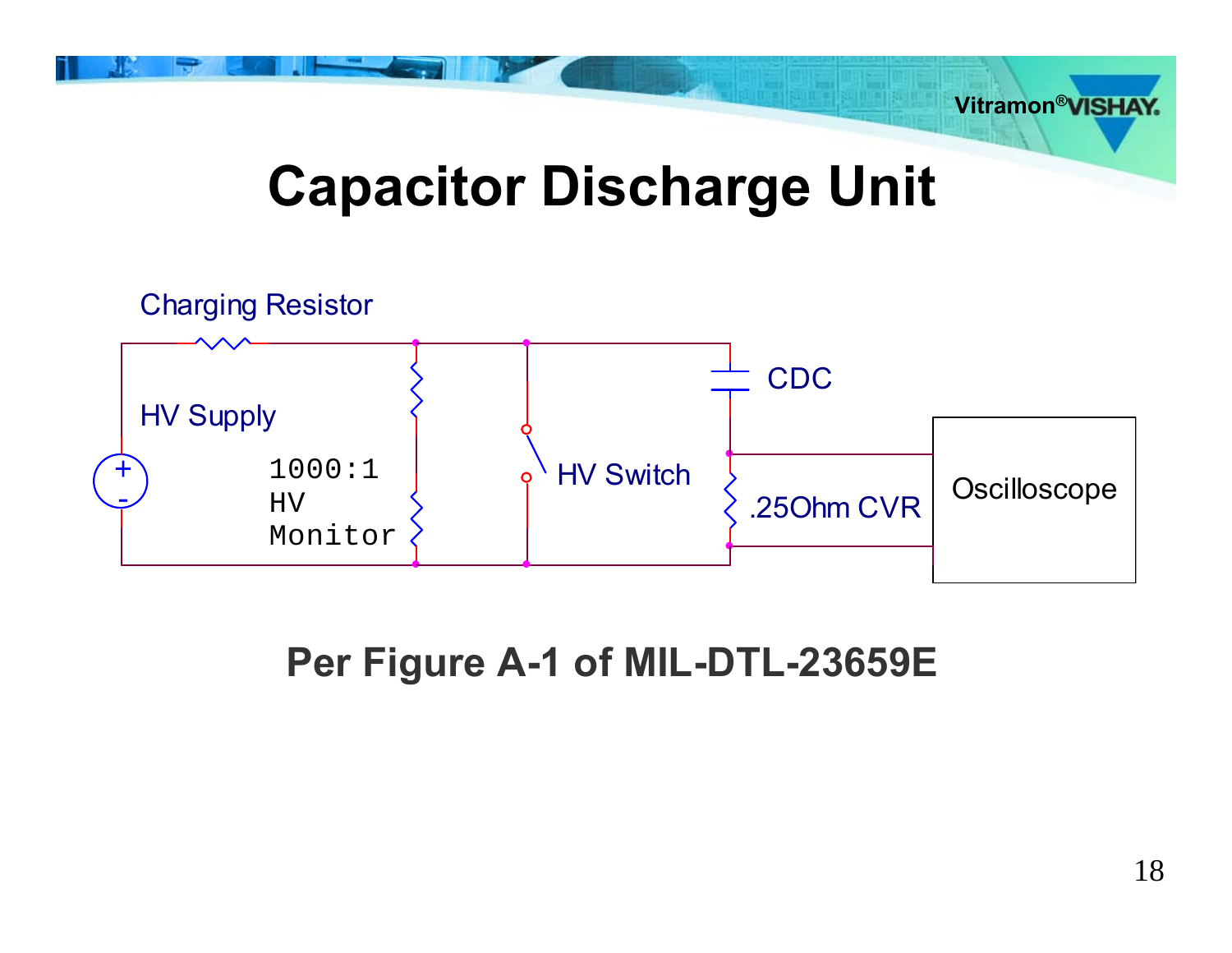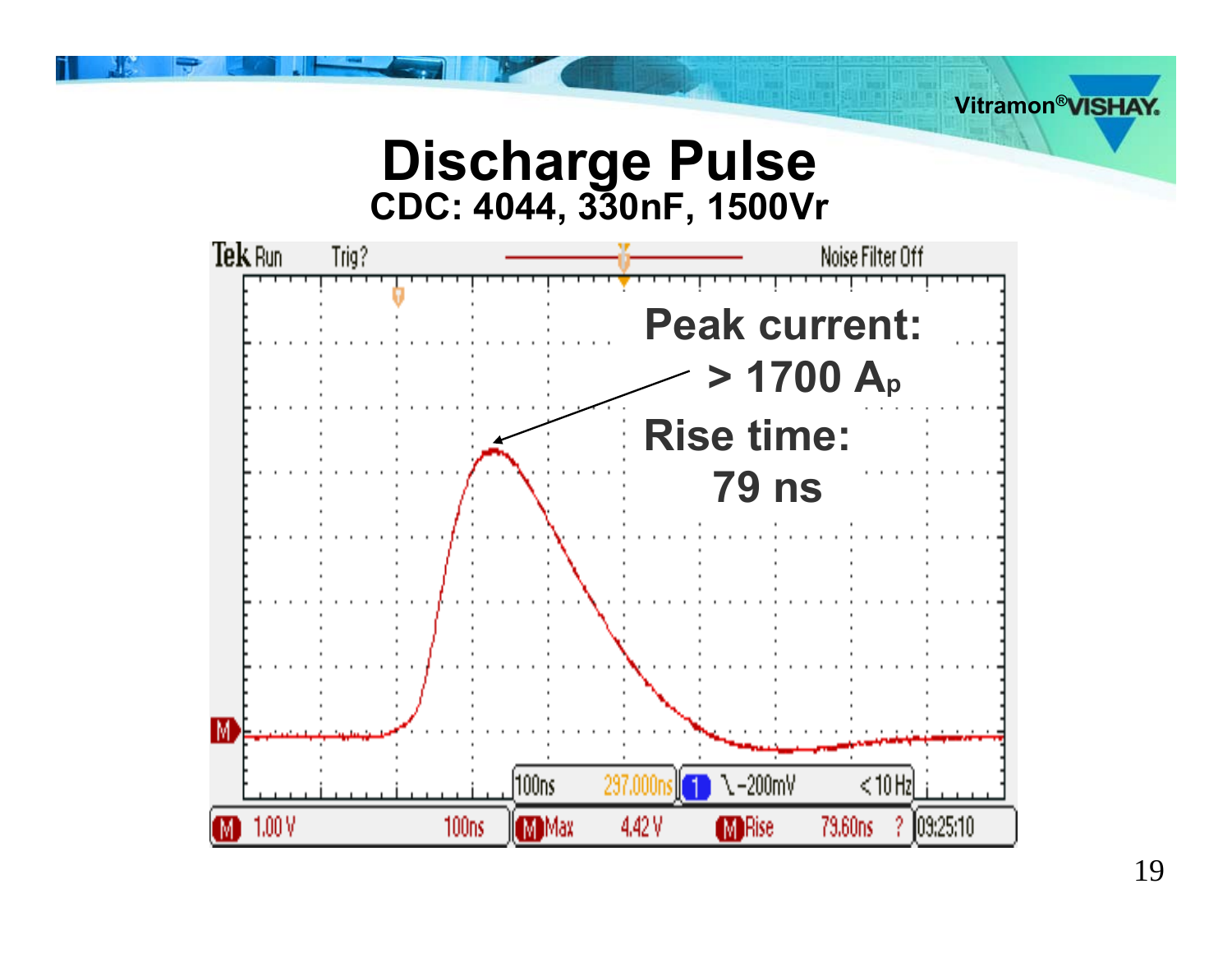

### **Discharge Current vs. Charge Voltage**

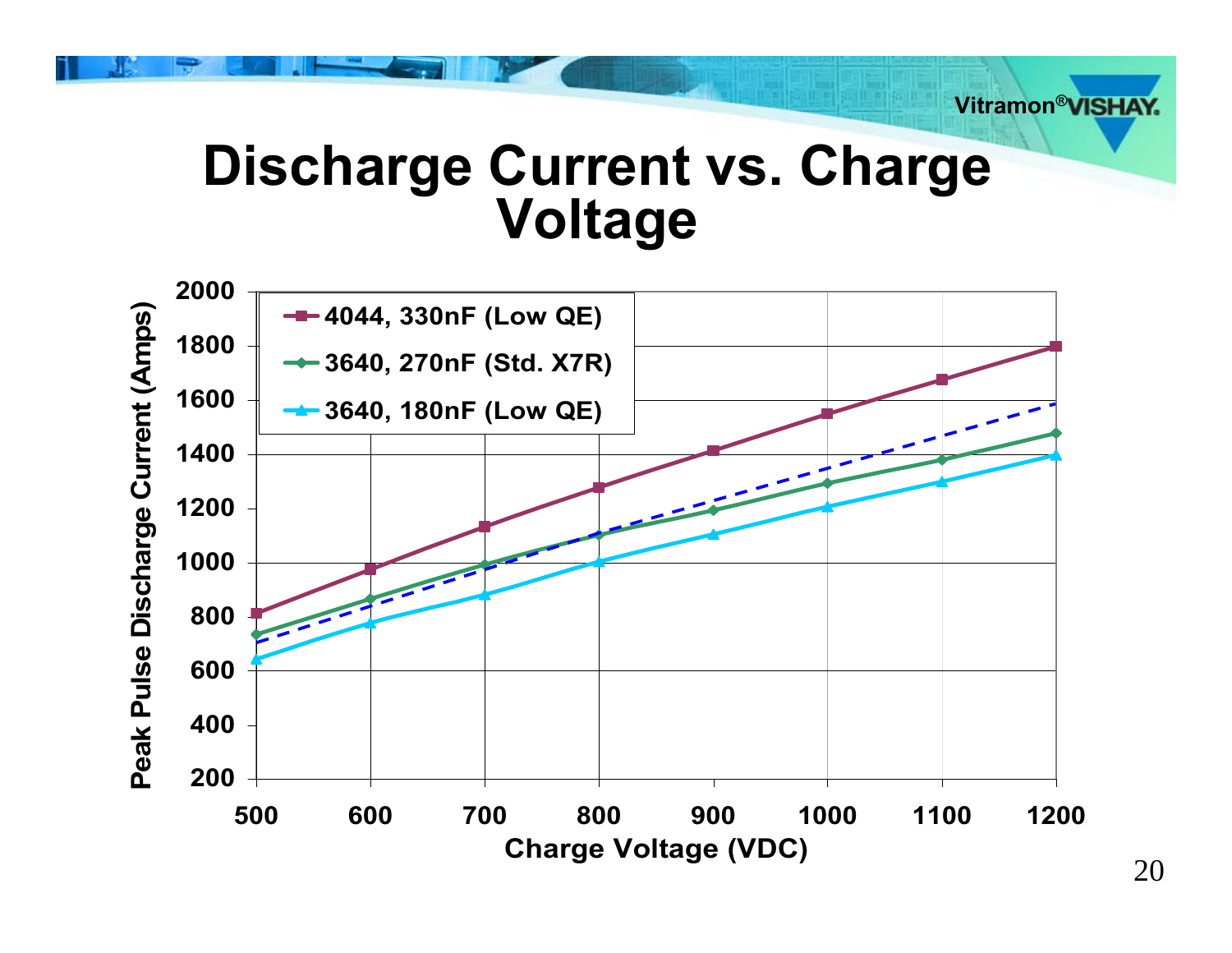

# **Pulse Discharge Ringdown**

 **4 types of fireset capacitors tested with a low impedance fireset:**

1.120nF, 3040, 1500V Control Cap A

2.120nF, 5090, 1500V Control Cap B

3.270nF, 3640, 1500V Vishay CDC

4.330nF, 4044, 1500V Vishay CDC

- Test data supplied by PerkinElmer
- Control Caps A&B are commercially available pulse discharge capacitors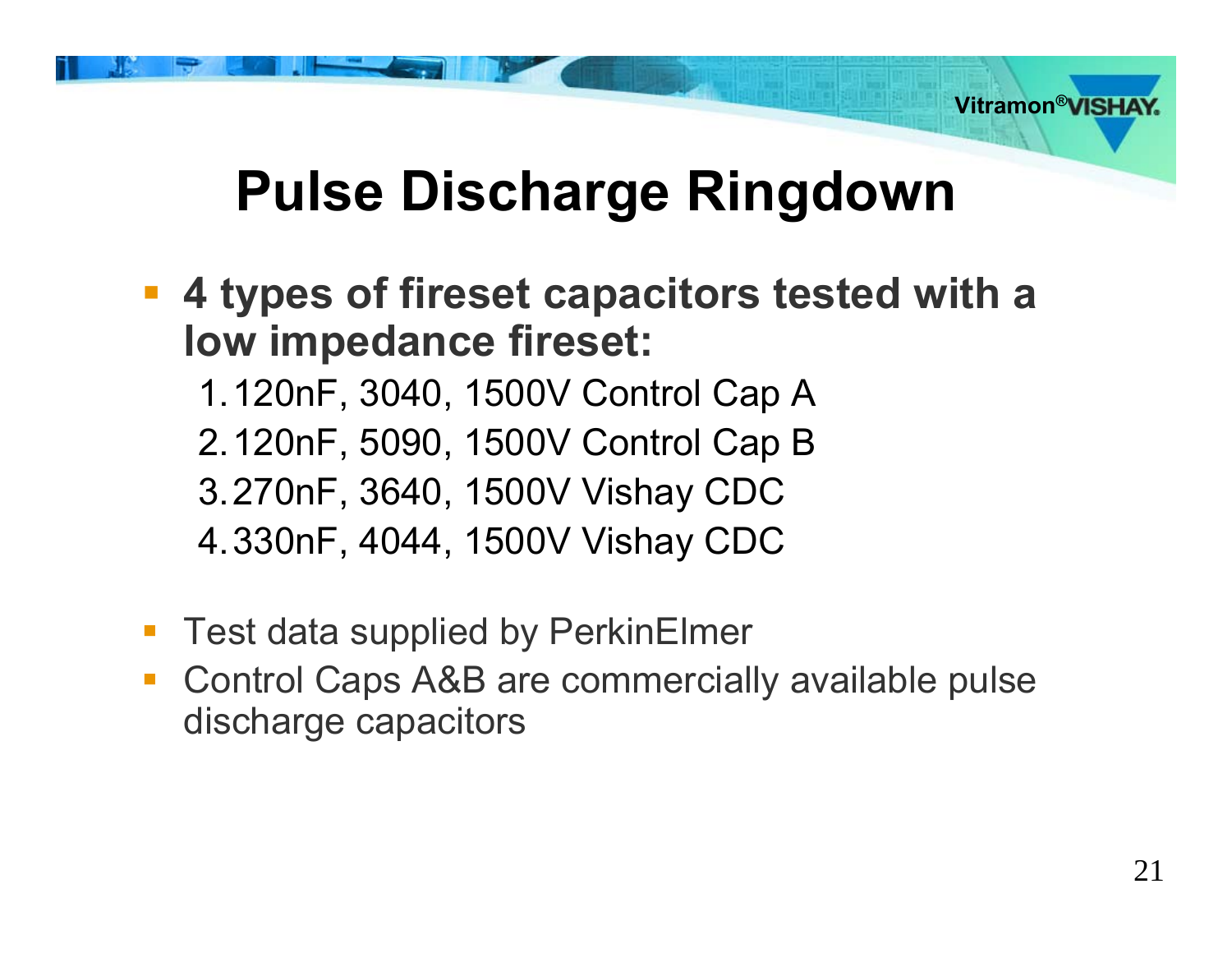

# **Cold Ringdowns (T = - 40 °C)**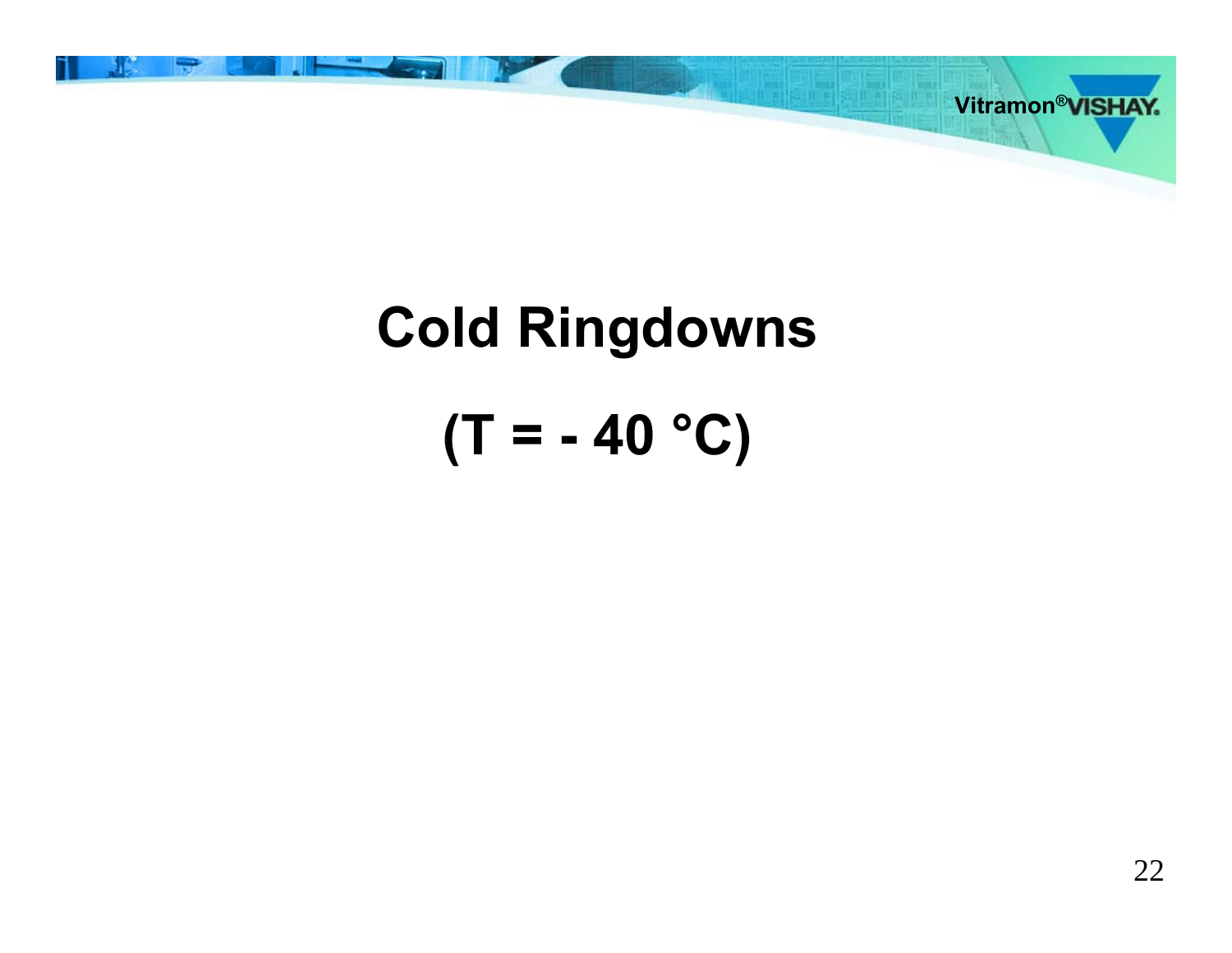





*Control A: 1890 A peak Control B: 1680 A peak*



*Vishay 3640: 1470 A peak Vishay 4044: 1940 A peak*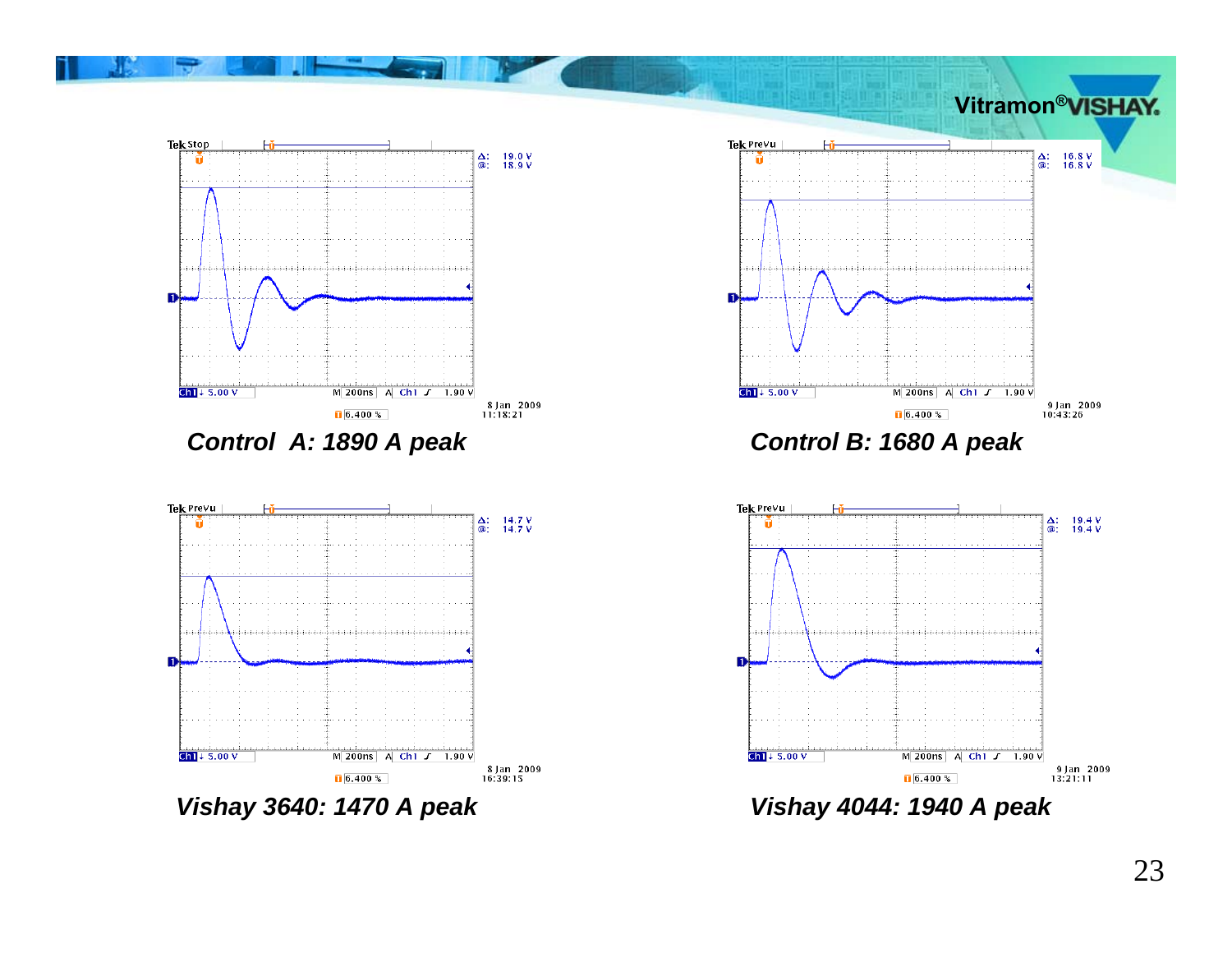

# **Ambient Ringdowns (T = 23 ± 10 °C)**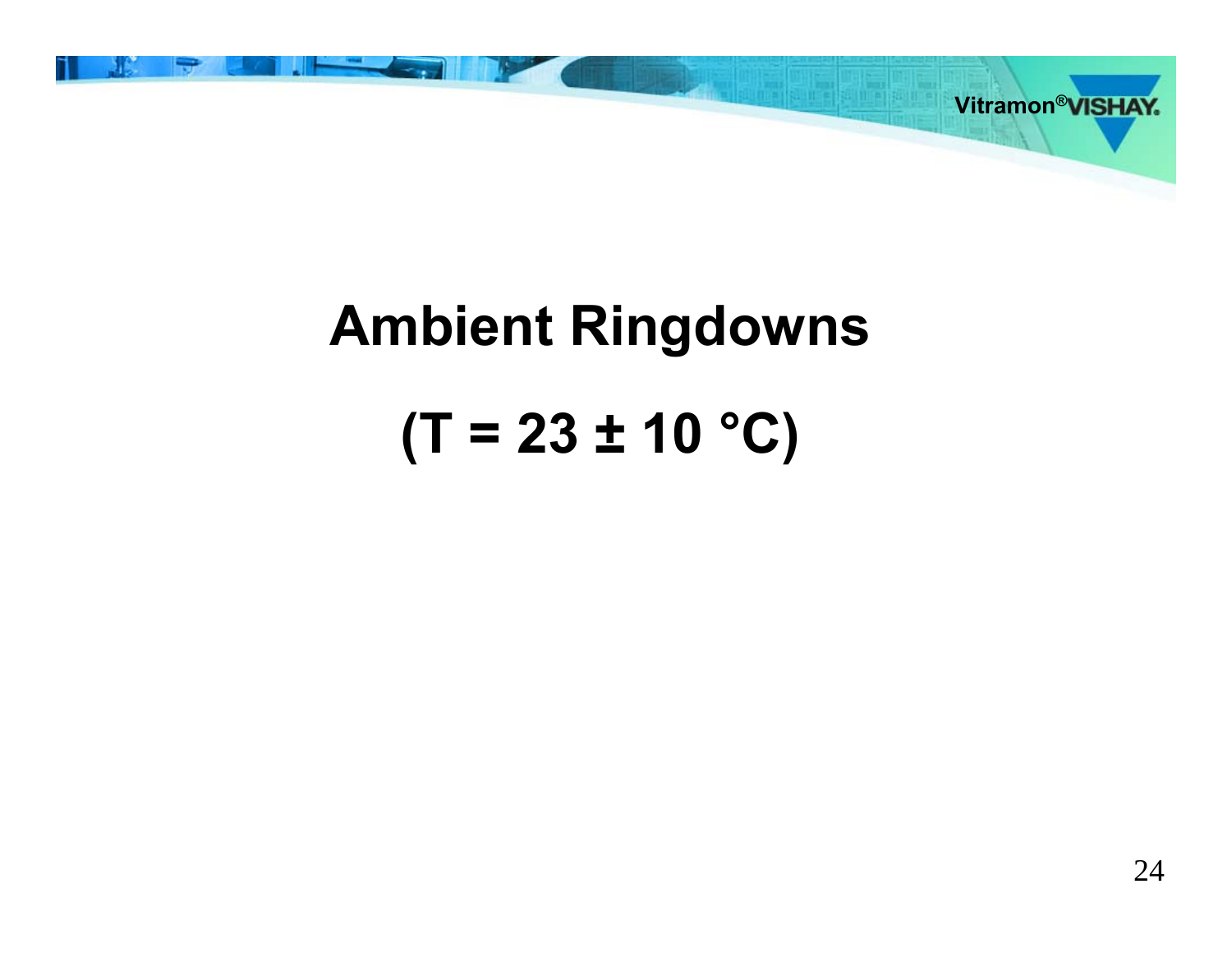



*Vishay 3640: 1670 A peak Vishay 4044: 1920 A peak*



*Control A: 1760 A peak Control B: 1630 A peak*

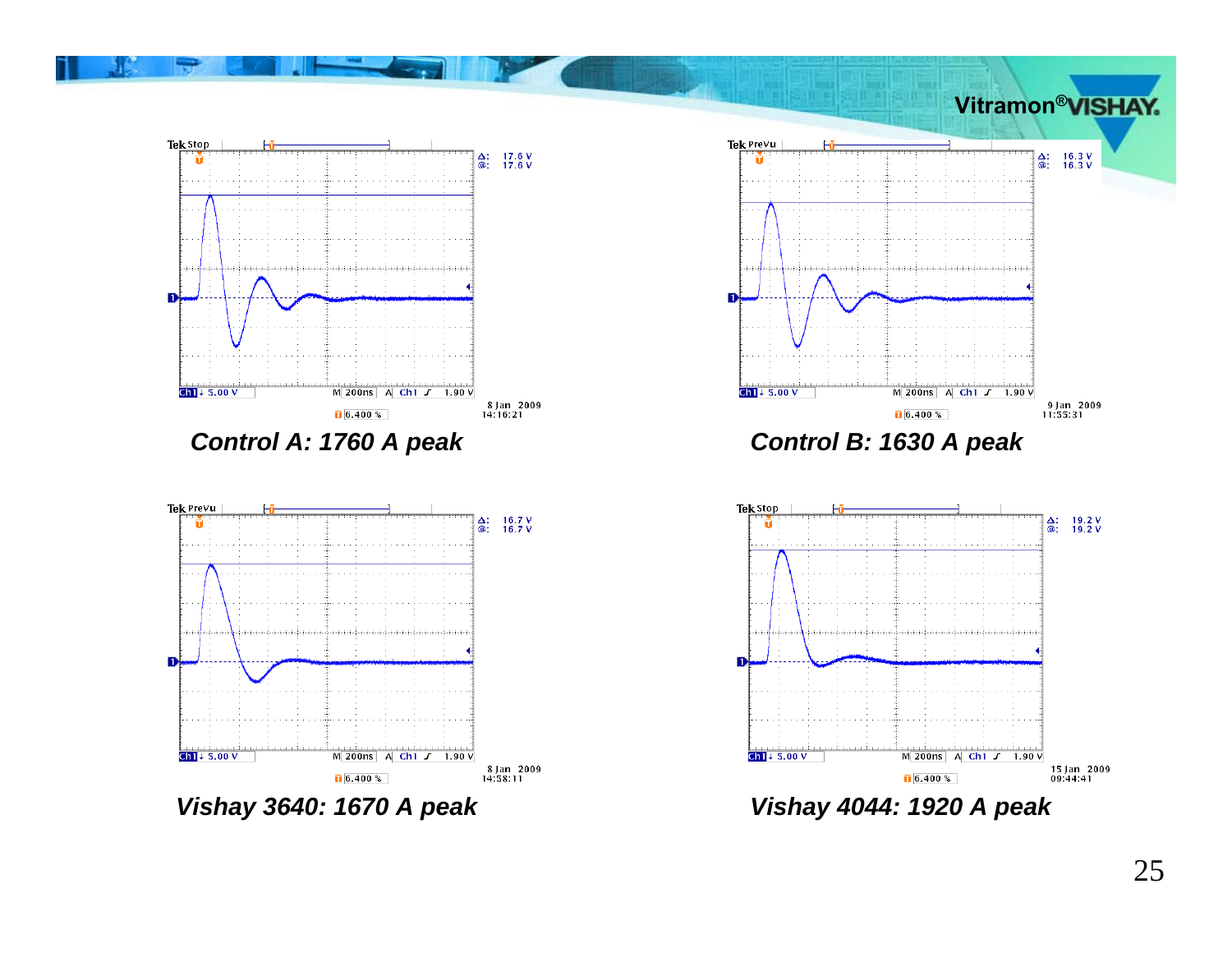# **Hot Ringdowns (T = +75°C)**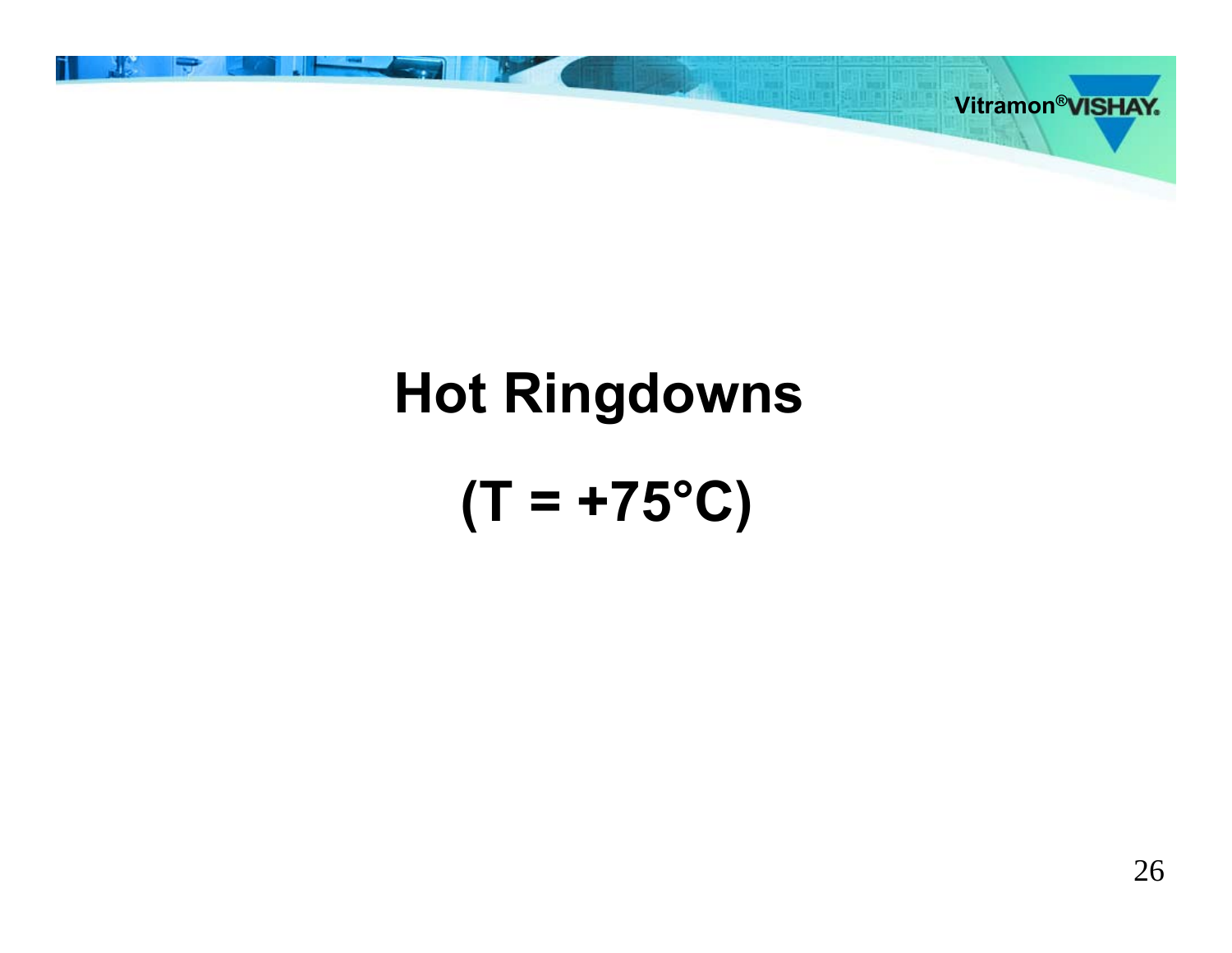



*Vishay 3640: 1770 A peak Vishay 4044: 1990 A peak*



*Control A: 1730 A peak Control B: 1720 A peak*

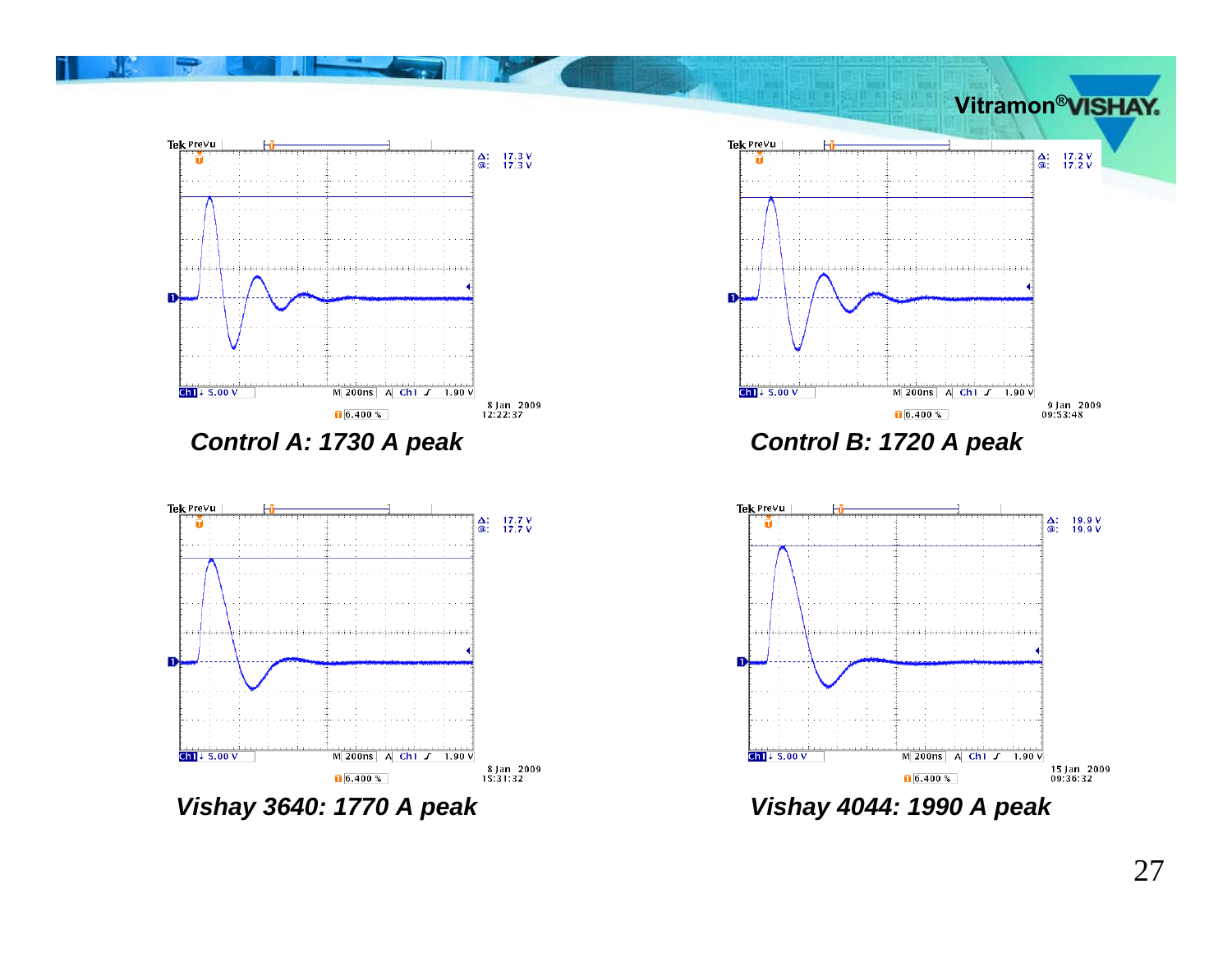

### **Summary of Pulse Discharge Ringdown comparison**

| <b>Temperature</b><br>$(^{\circ}C)$ | <b>Control</b><br><b>Capacitor A</b> | <b>Control</b><br><b>Capacitor B</b> | <b>Vishay Capacitor</b><br><b>Standard X7R</b> | <b>Vishay Capacitor</b><br>Low $Q_F$ |
|-------------------------------------|--------------------------------------|--------------------------------------|------------------------------------------------|--------------------------------------|
|                                     | (Ap)                                 | (Ap)                                 | (Ap)                                           | (Ap)                                 |
| $-40$                               | 1890                                 | 1680                                 | 1470                                           | 1940                                 |
| $+25$                               | 1760                                 | 1630                                 | 1670                                           | 1920                                 |
| $+75$                               | 1730                                 | 1720                                 | 1770                                           | 1990                                 |
| <b>Current Average</b>              | 1793                                 | 1677                                 | 1637                                           | 1950                                 |
| <b>Current Spread</b>               | 160                                  | 90                                   | 300                                            | 70                                   |

- **E** Low Q<sub>E</sub> CDC supplied the highest peak current with **the least amount of deviation.**
- **E** Low Q<sub>E</sub> CDC has better controlled energy delivery **over temperature.**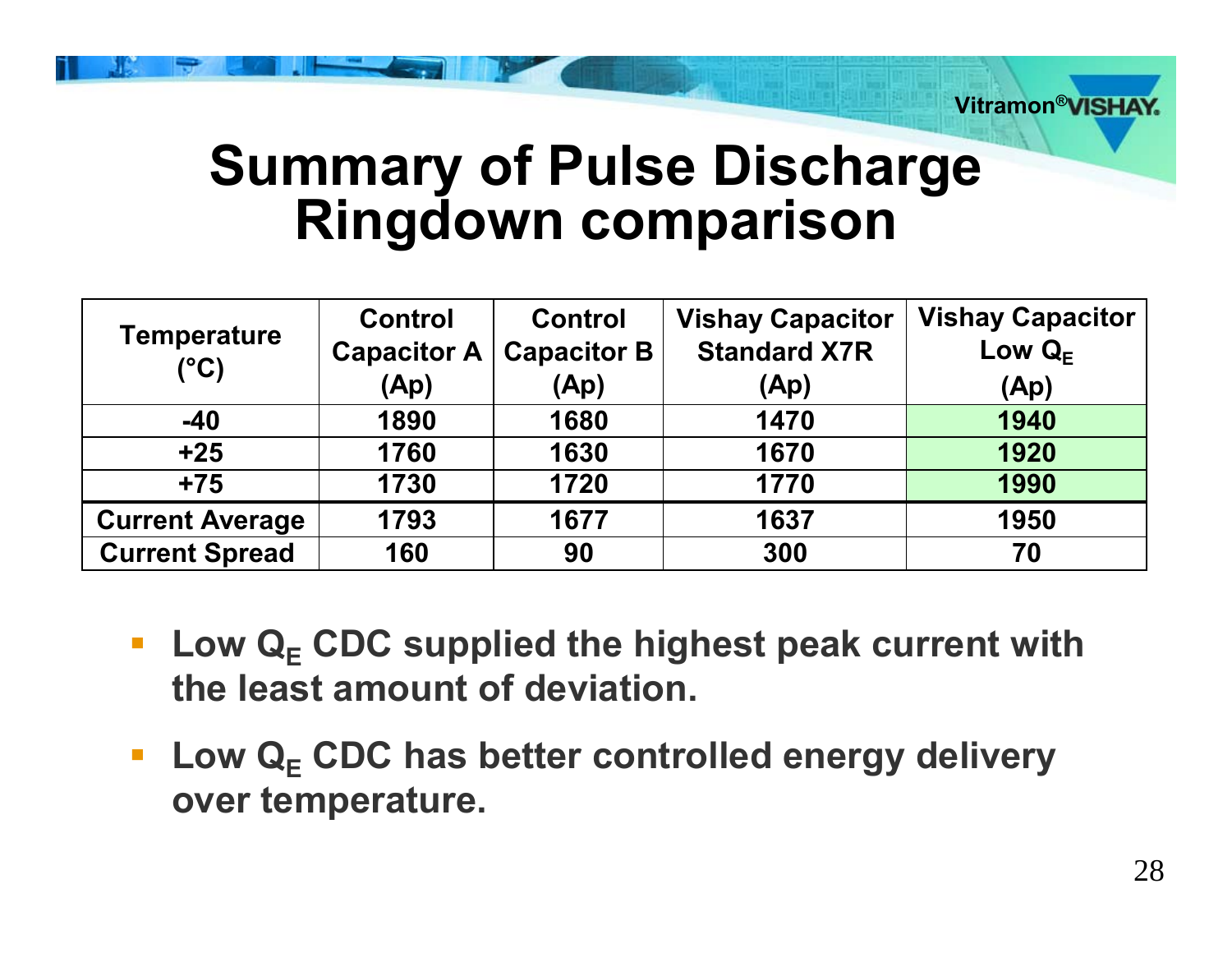

# **Conclusions**

- **EXA)** Low Q<sub>E</sub> material is more temperature stable **than standard material.**
- Low Q<sub>E</sub> material is more voltage stable than **standard material.**
- **CDC exhibits high VBD and high discharge currents.**
- **Provides controlled energy delivery range over temperature.**
- **CDCs have high energy levels to fire EFIs in a fireset circuit.**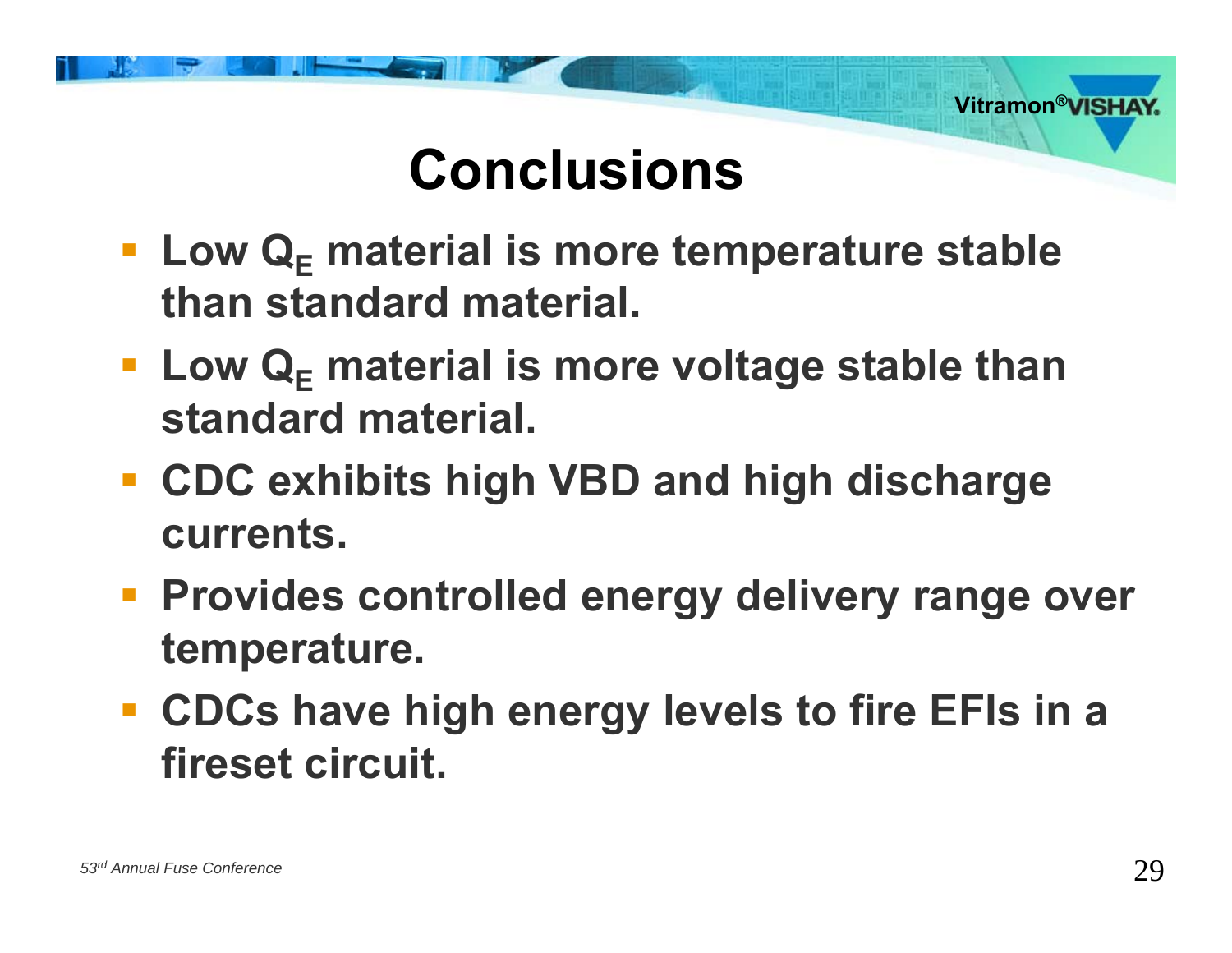

- $\mathbb{R}^3$  Vishay wishes to thank PerkinElmer Corporation of Miamisburg, OH. for providing fireset comparison data.
- $\mathcal{L}_{\mathcal{A}}$  Special thanks to Vito Coppola, Ken Kolesar, Alice Whitcher, Barbara Primerano for support in developing, fabricating and testing this product.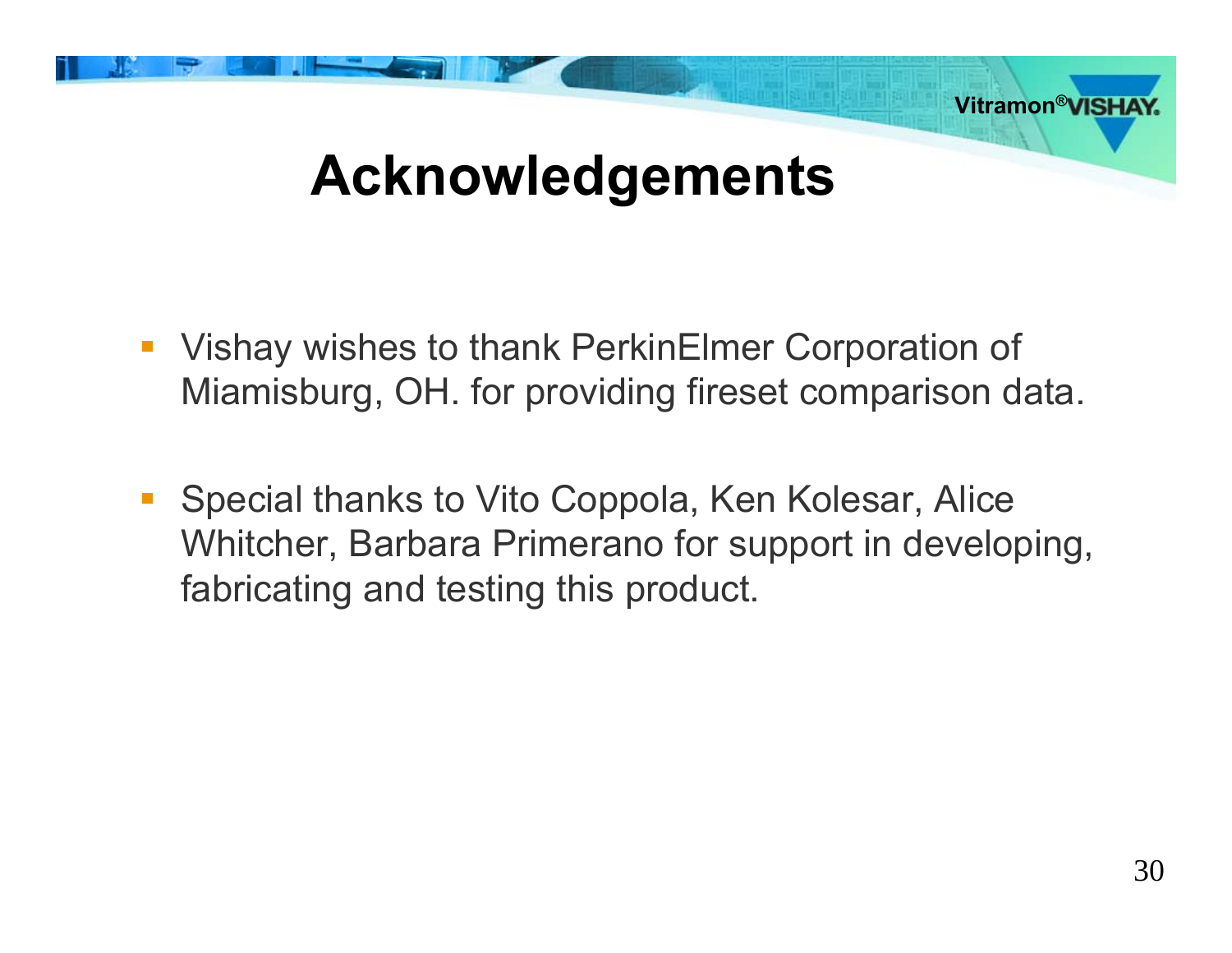# **CDC Electrical Specifications**

| <b>Specification</b>                      | Dielectric X5P (Low Q <sub>E</sub> )                 |  |
|-------------------------------------------|------------------------------------------------------|--|
| <b>Temperature Range</b>                  | (-55 to 85) $^{\circ}$ C                             |  |
| <b>Temperature Coefficient</b>            | $±$ 10% max.                                         |  |
| Dissipation Factor @1kHz,<br>1Vrms, 25 °C | $2.5\%$ max                                          |  |
| <b>Voltage Range</b>                      | $(1000 - 1500)$ VDC                                  |  |
| Insulation Resistance $@$ 25 °C           | 100,000 MΩ minimum or 1000 ΩF,<br>whichever is less. |  |
| <b>Integrated Resistor</b>                | 500 M $\Omega$ ± 30%                                 |  |
| <b>Capacitance Range</b>                  | $(10 - 330)$ nF                                      |  |